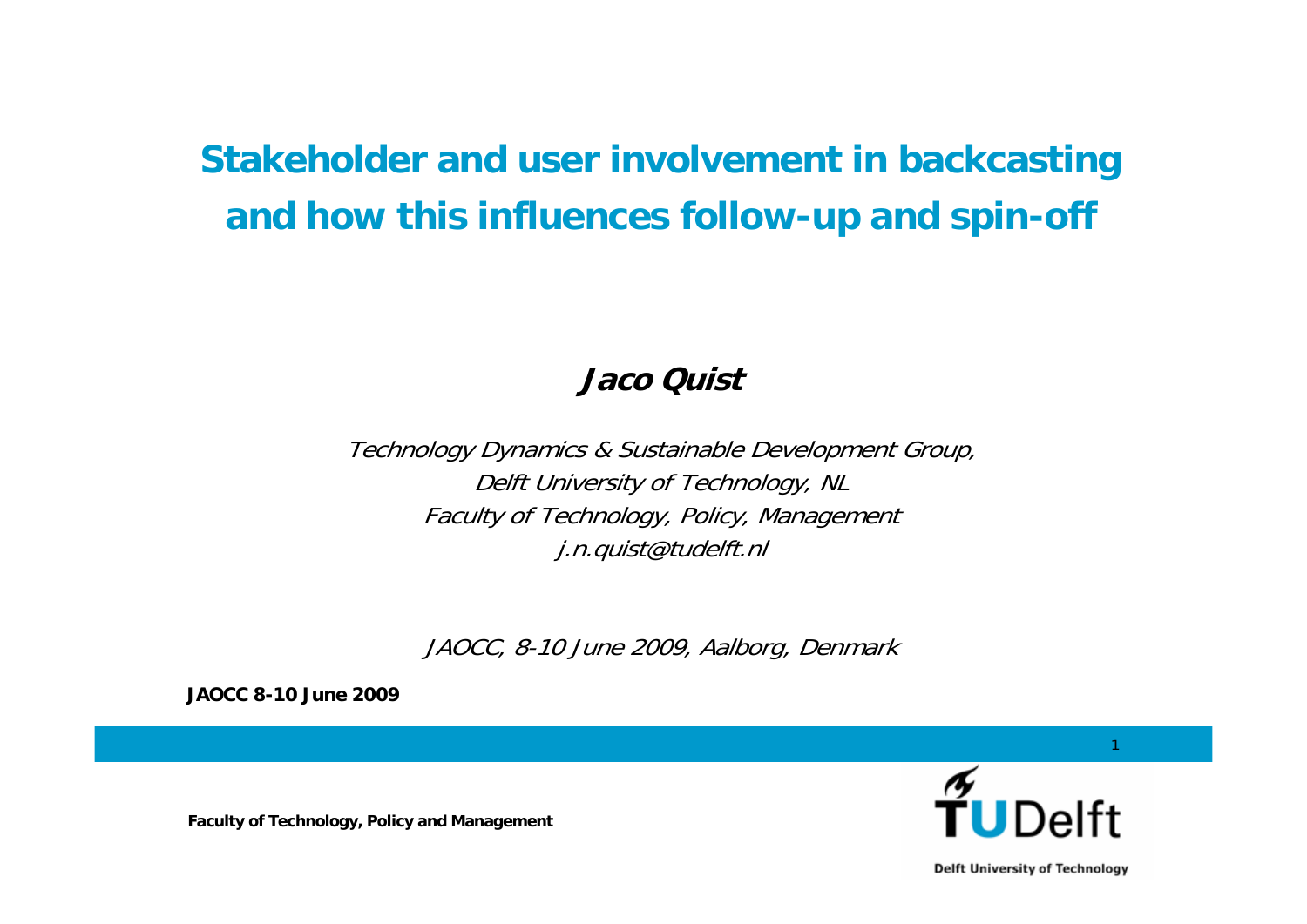## **Todays presentation**

| 2. Theoretical framework<br>3. NPF case<br>- NPF backcasting experiment<br>- The impact after 10 years!<br>4. Conclusions & implications for<br>governance | 1. Backcasting approach |  |
|------------------------------------------------------------------------------------------------------------------------------------------------------------|-------------------------|--|
|                                                                                                                                                            |                         |  |
|                                                                                                                                                            |                         |  |
|                                                                                                                                                            |                         |  |

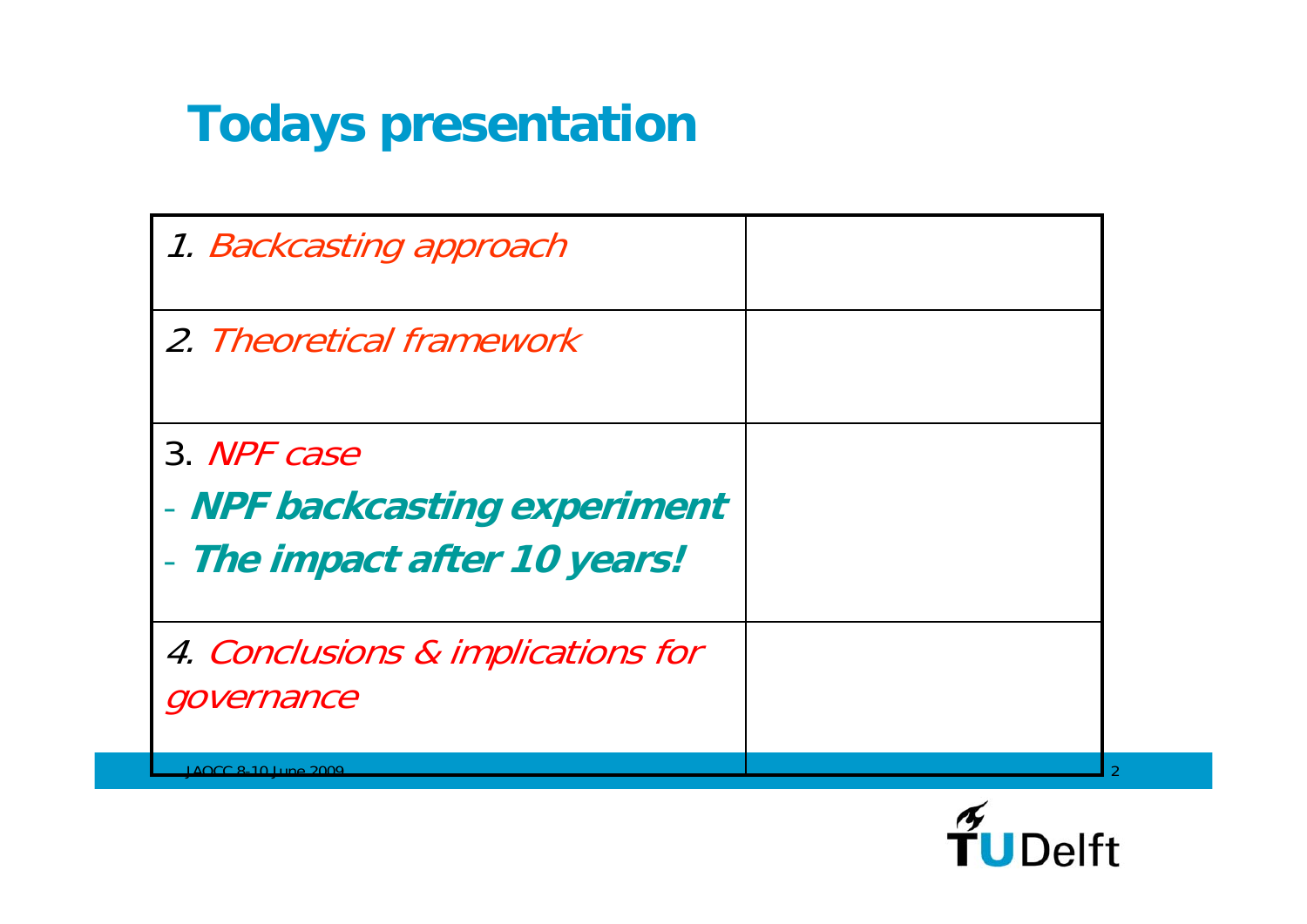### **0. Users versus Stakeholders**

- Different participatory traditions can be distinguished
	- User involvement in (sustainable) innovation & design
	- Stakeholder sustainability dialogues & visioning
- What can these learn from each other?
	- Systematic user involvement (citizens / public)
	- Visioning/debate with heterogeneous stakeholders
- Level of influence? Variety & debate? Consensus?

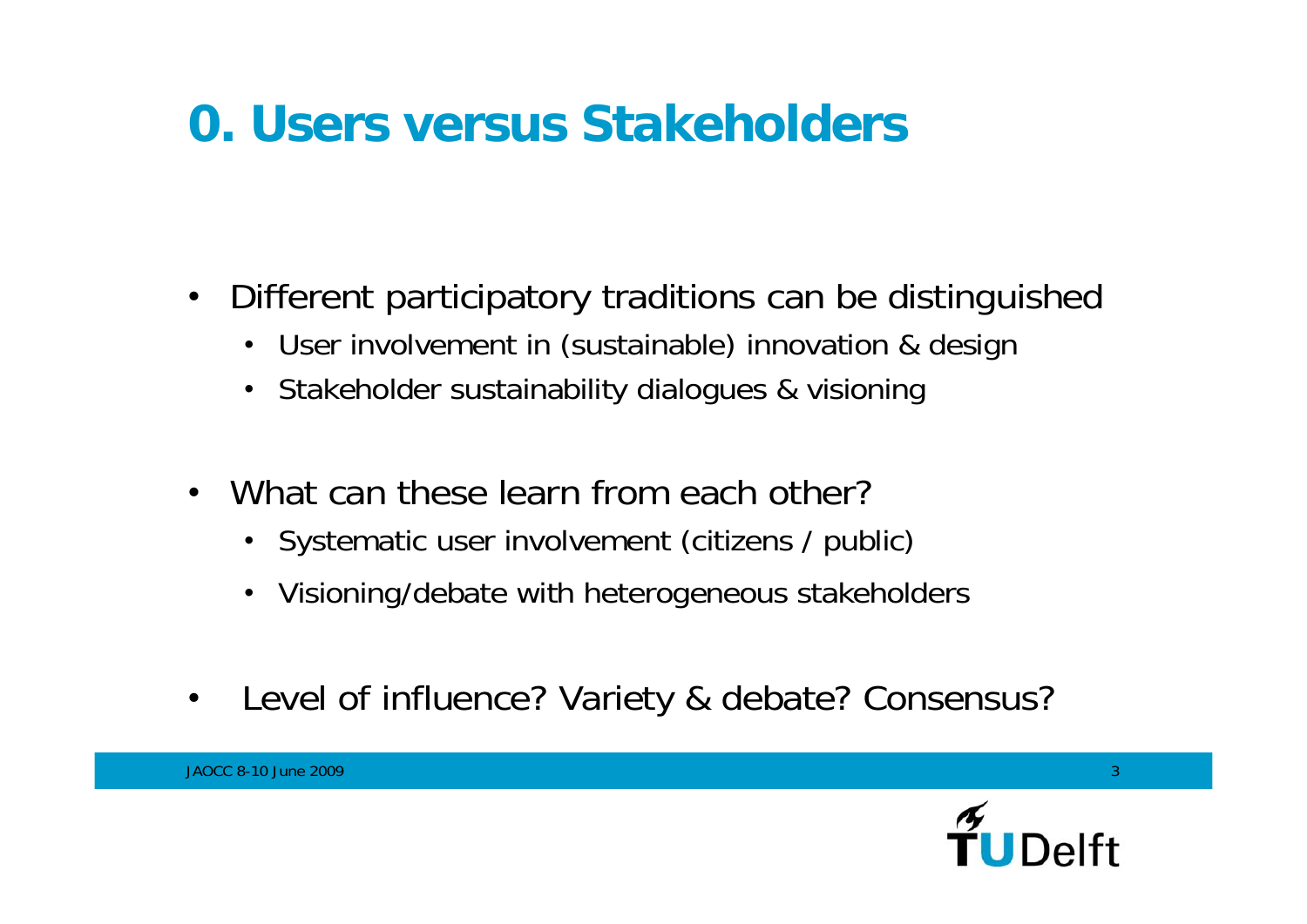Introduction & General

## **Why Public & Stakeholder participation:**

- Reasons from 'Plicy Analysis'::
	- Qualitatively better solutions
	- Support and fewer hold-ups
- From viewpoint of sustainability:
	- Stakeholder contributions necessary
- From viewpoint of public participation:
	- Viewpoint of democracy
	- Contributions from citizens & consumers important

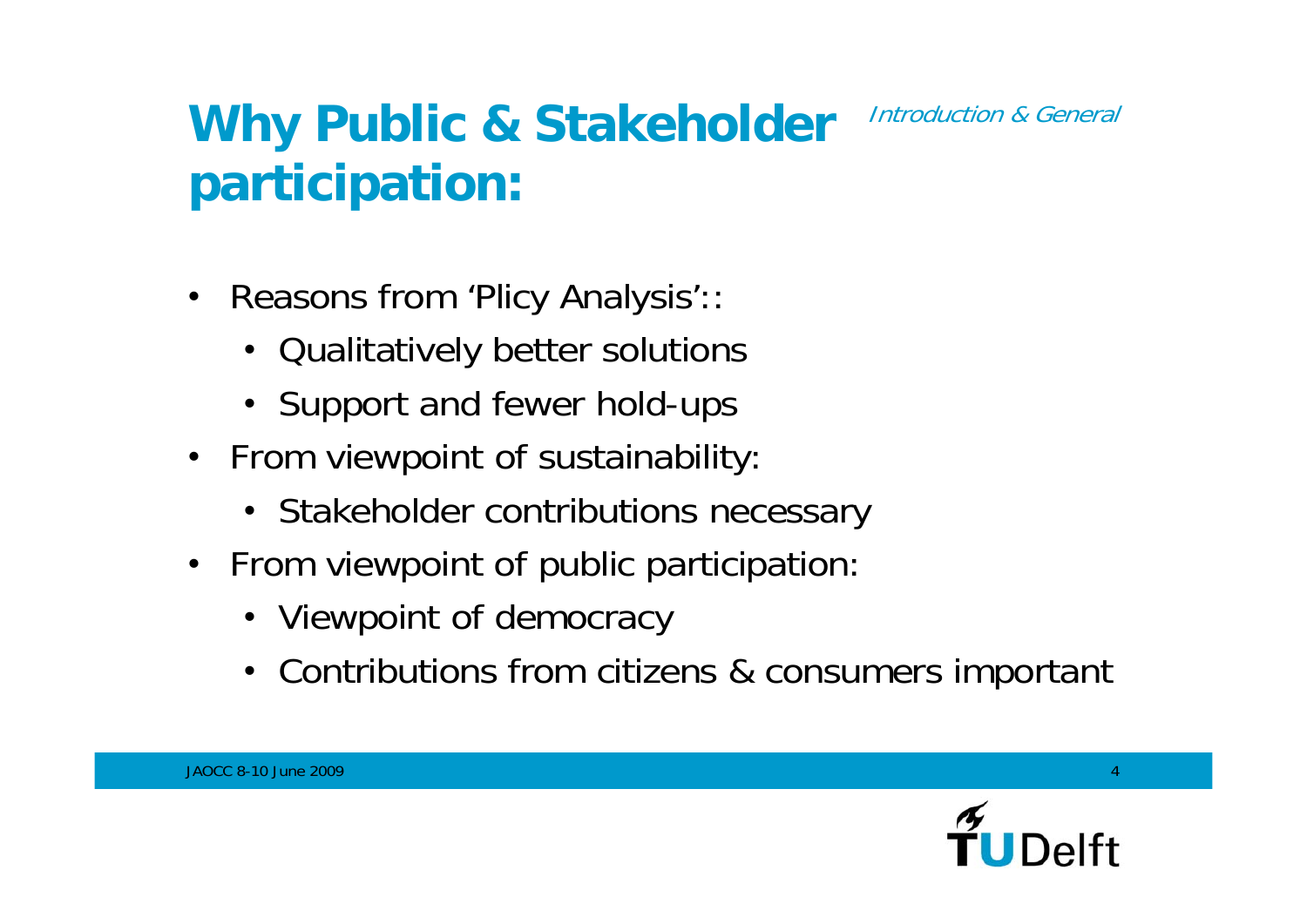### **1. Backcasting: introduction**

**Backcasting**: Create a desirable sustainable future **first** before looking back from that future how it could have been achieved and planning initial steps how to move towards that future.

**Backcasting:** Particularly useful in case of complex 'wicked' problems that include dominant trends; when market-based solutions are insufficient; a need for a major change; long time horizons allow strong alternatives (Dreborg '96)

**Backcasting:** Intervention approach related to Constructive TA (Quist and Vergragt 2007), aiming at anticipation, reflexivity and learning (Schot 2001) and follow-up/spin-off/implementation and impacts/effects

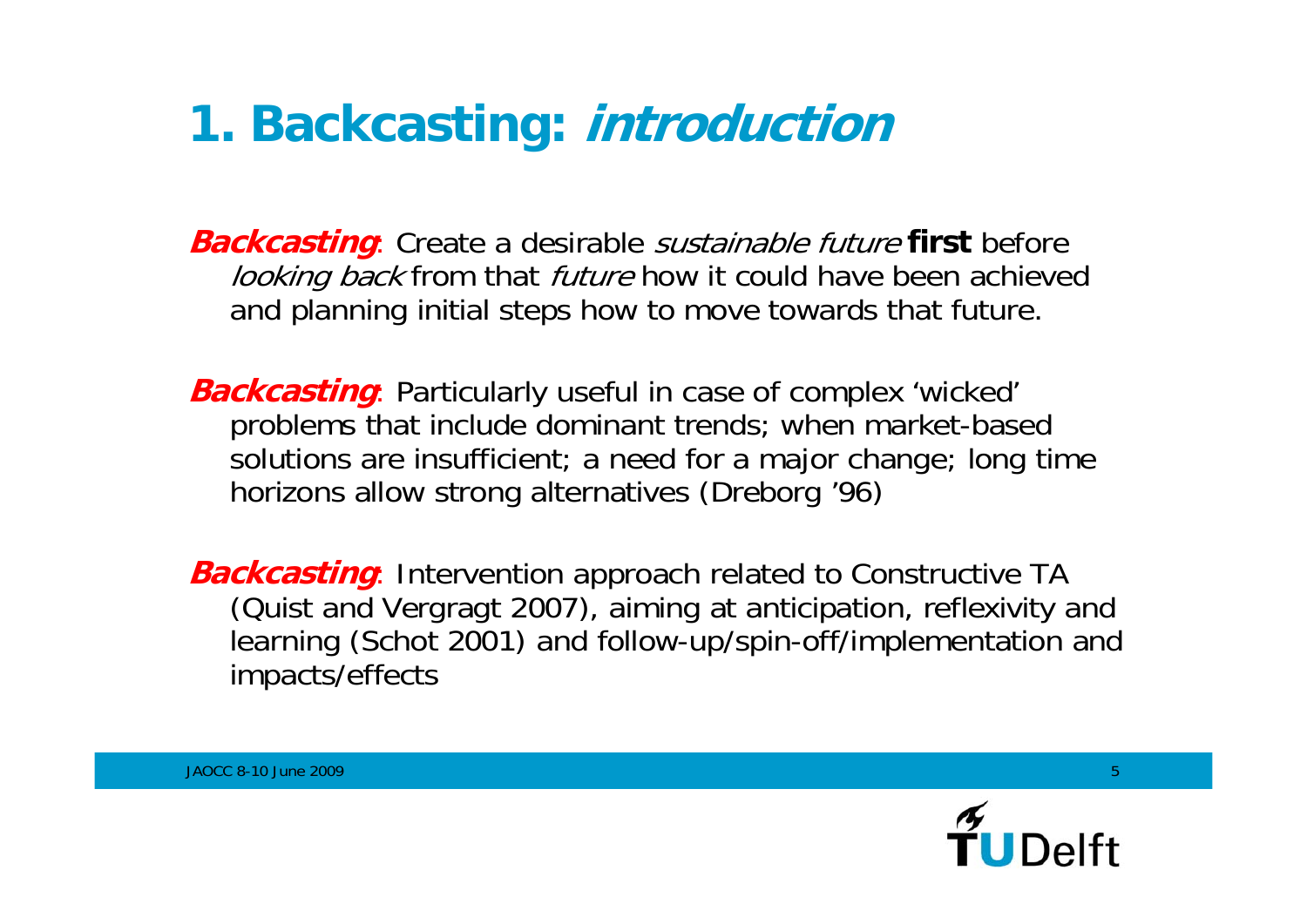#### **Participatory Backcasting**

- **Participatory** processes & **visioning** leading to higher order learning
- Social Shaping paradigm & network theories: **CTA-like broadening**  of design process
- **Normative Scenarios** and **future visions** as multi-actor constructions & solutions, reflecting values, opinions attitudes
- **Enhancement of creativity** "outside existing actor mental frameworks"
- Process and actor-network aspects

JAOCC 8-10 June 2009

e en 1980 en 1980 en 1980 en 1980 en 1980 en 1980 en 1980 en 1980 en 1980 en 1980 en 1980 en 1980 en 1980 en 1 • '**Context'** can fight back: complex dynamics and social interactions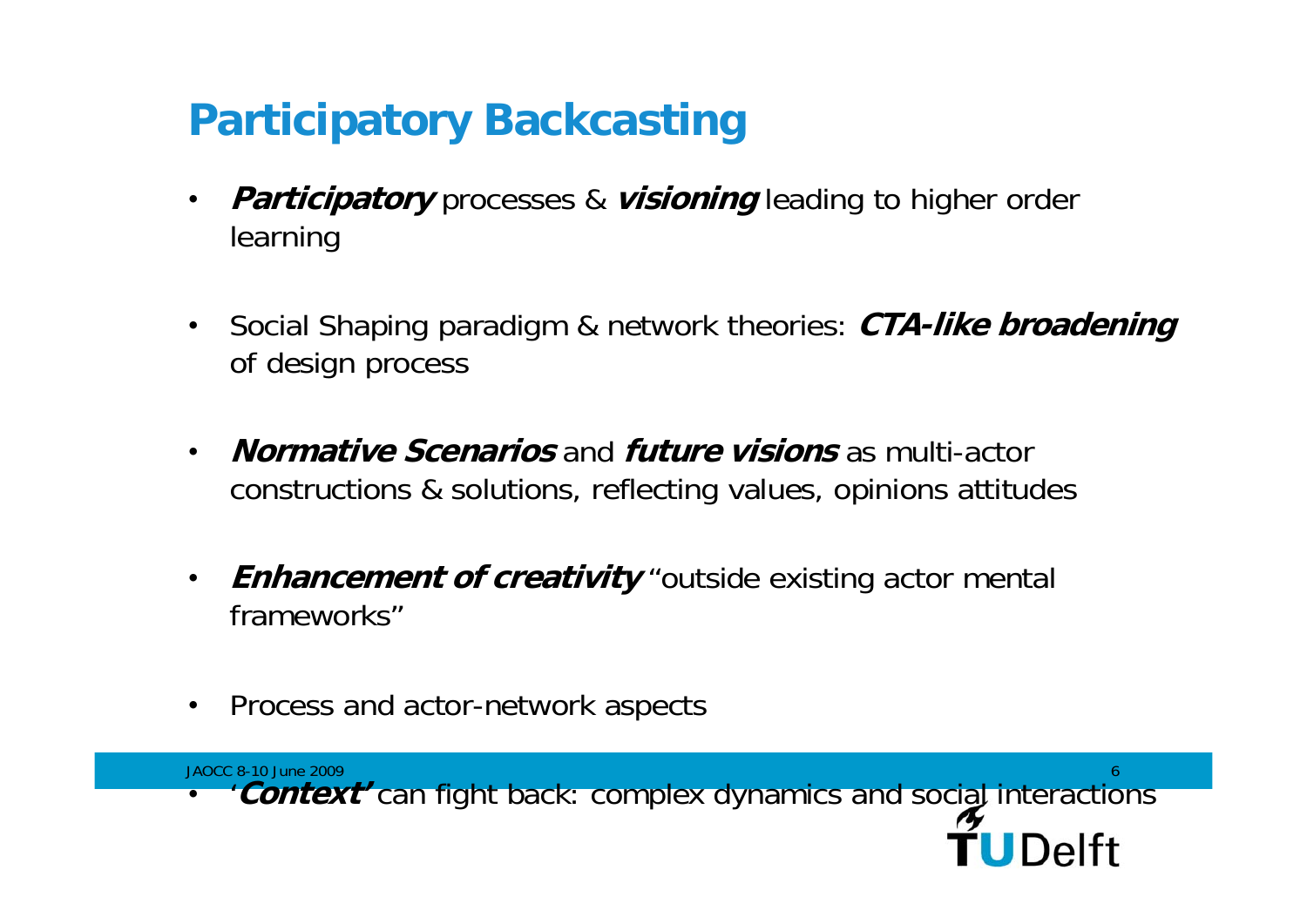#### **Backcasting: from vision to action**

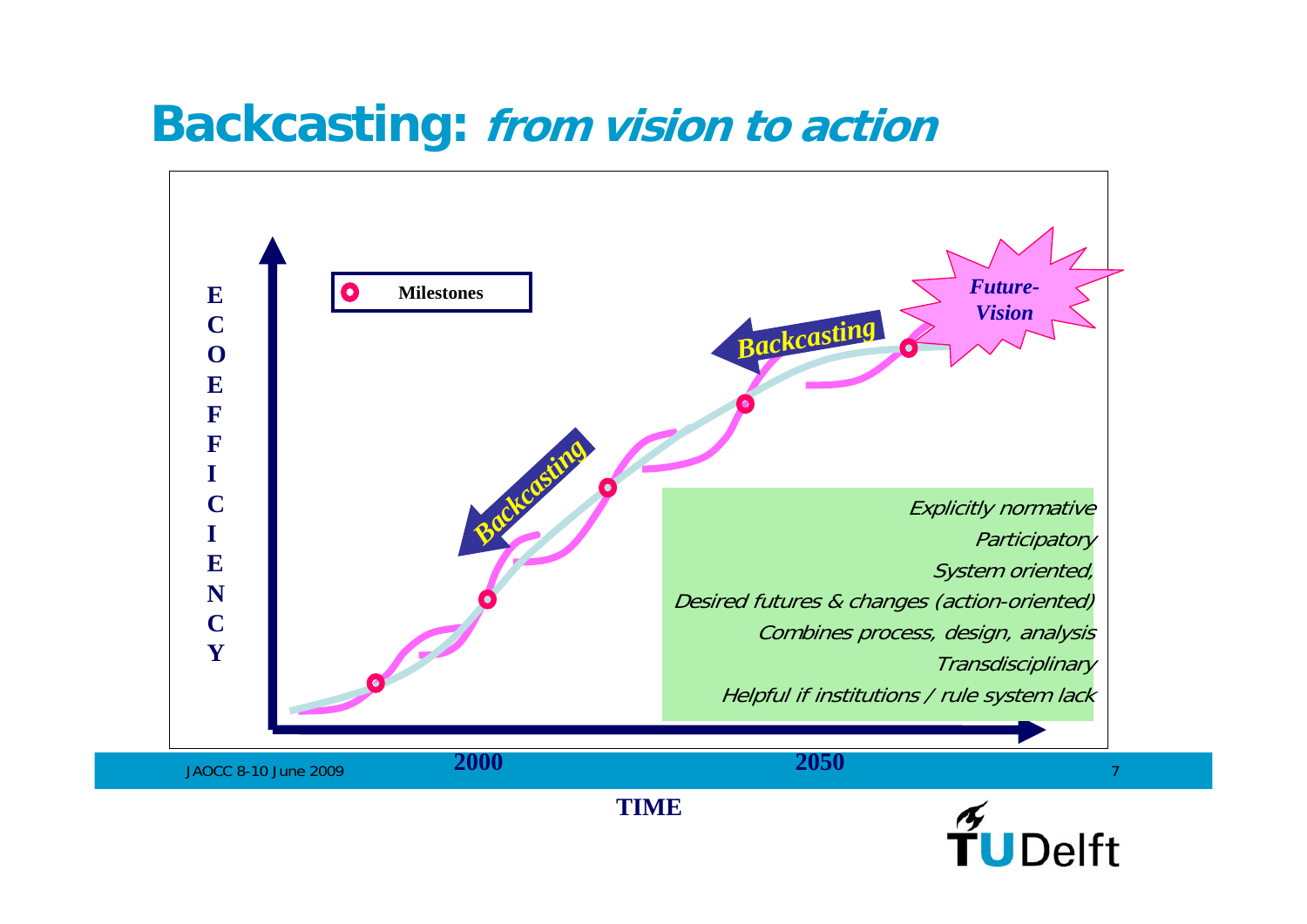#### **Backcasting: methodological framework**



#### Four groups of tools and methods:

- (1) Participatory/ interactive tools and methods
- (2) Design tools and methods
- (3) Analytical tools and methods
- (4) Tools and methods for management, coordination and communication

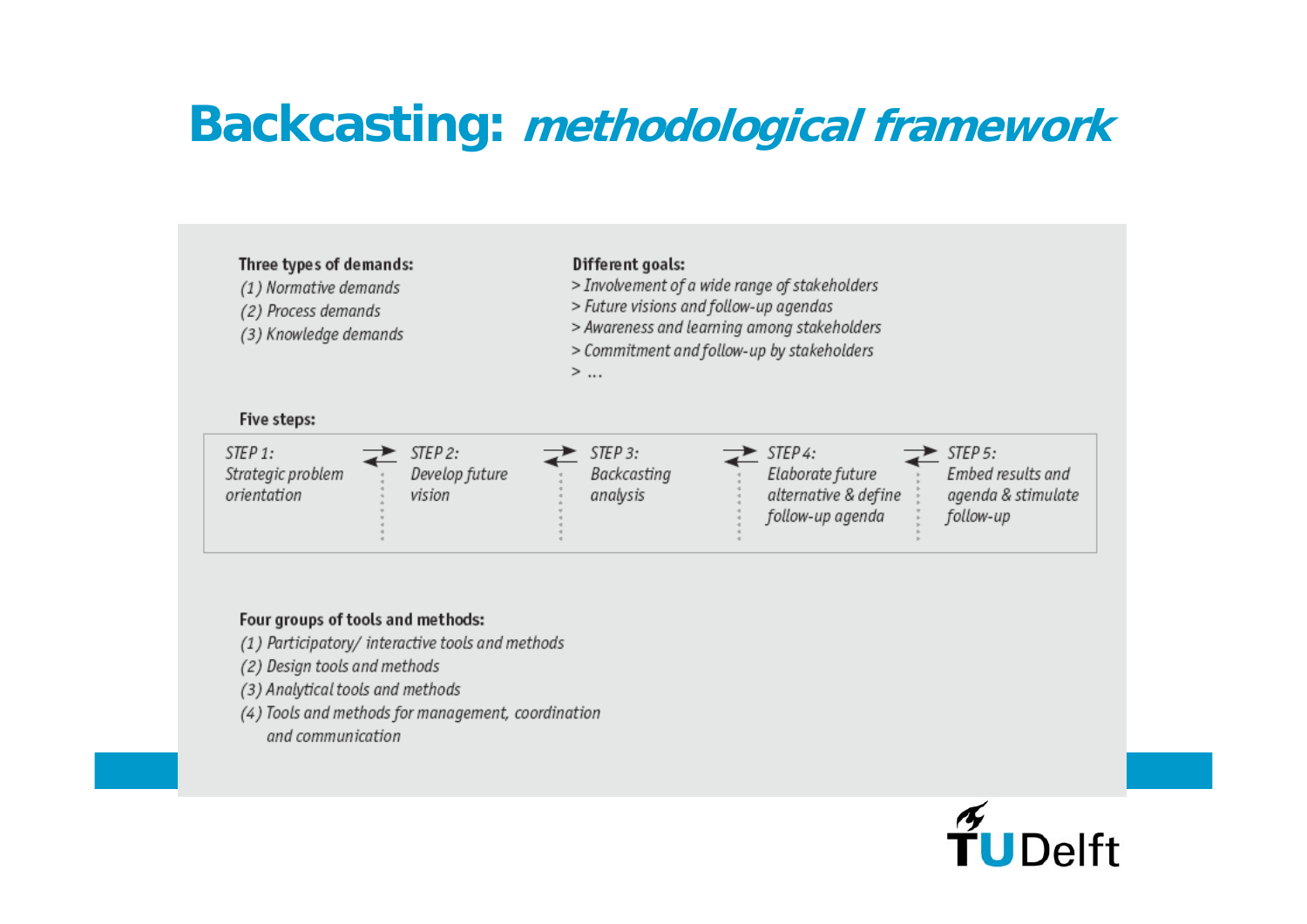# **Stakeholders**

JAOCC 8-10 June 2009 9 *companiessocietal organisations* Individuals and organisations, that can influence developments of that can be influenced by developments • Not only: • Also:*experts governments knowledge institutes*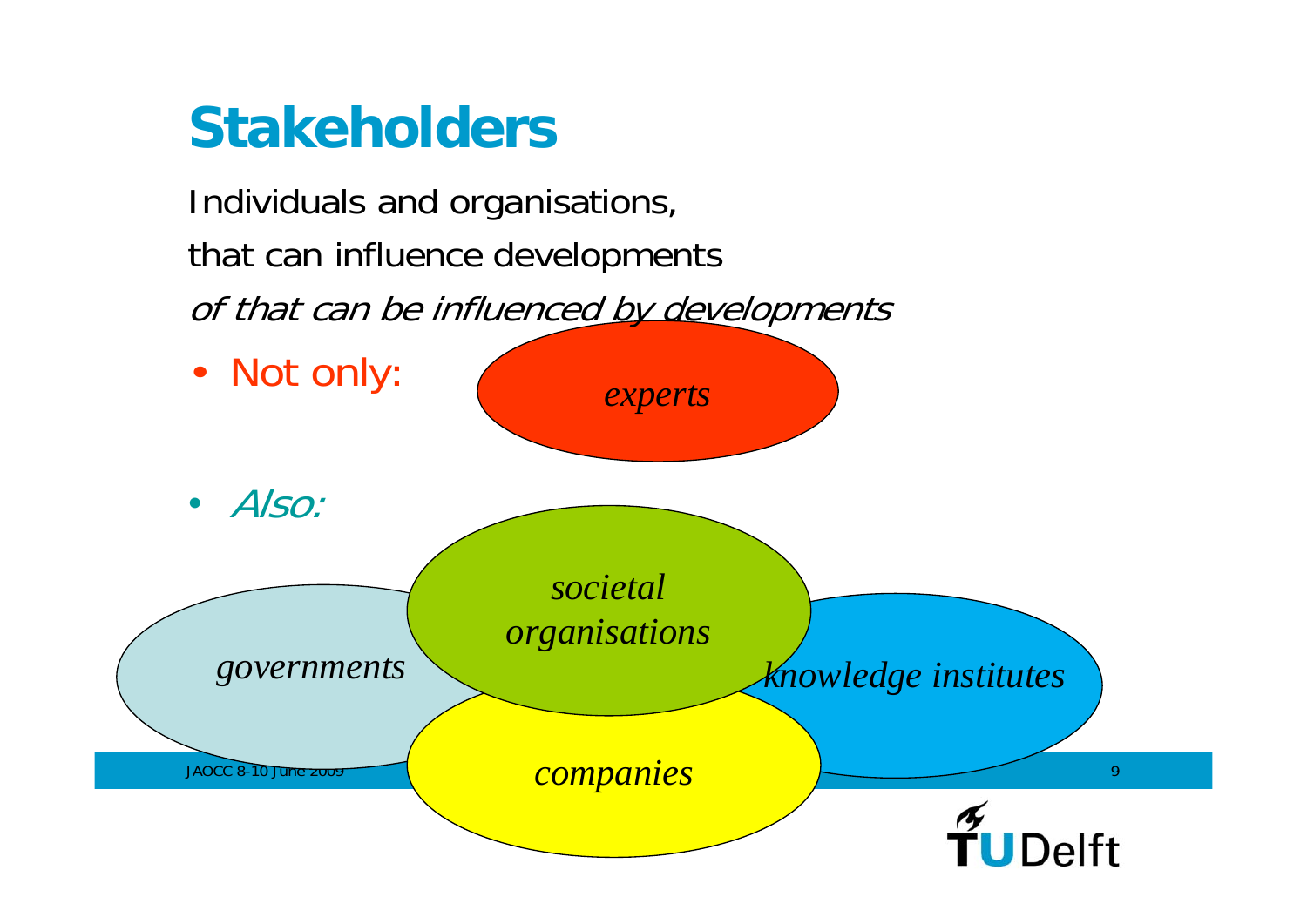### **Different degrees of participation**

| Degree of participation<br>(Vd Kerkhof 2004) | In policy-making<br>(Arnstein 1969) | In science<br>(Mayer 1997) |
|----------------------------------------------|-------------------------------------|----------------------------|
| <b>High</b>                                  | Stakeholder control                 | Mutual learning            |
|                                              | Delegated power                     | Co-production of           |
|                                              | Partnership                         | knowledge                  |
|                                              |                                     | Coordination               |
| <b>Moderate</b>                              | Placation                           | <i>Mediation</i>           |
|                                              | Consultation                        | Anticipation               |
|                                              |                                     | Consultation               |
| Low                                          | Information                         | Information                |
|                                              | <i>Therapy</i>                      |                            |
|                                              | <i>Manipulation</i>                 |                            |

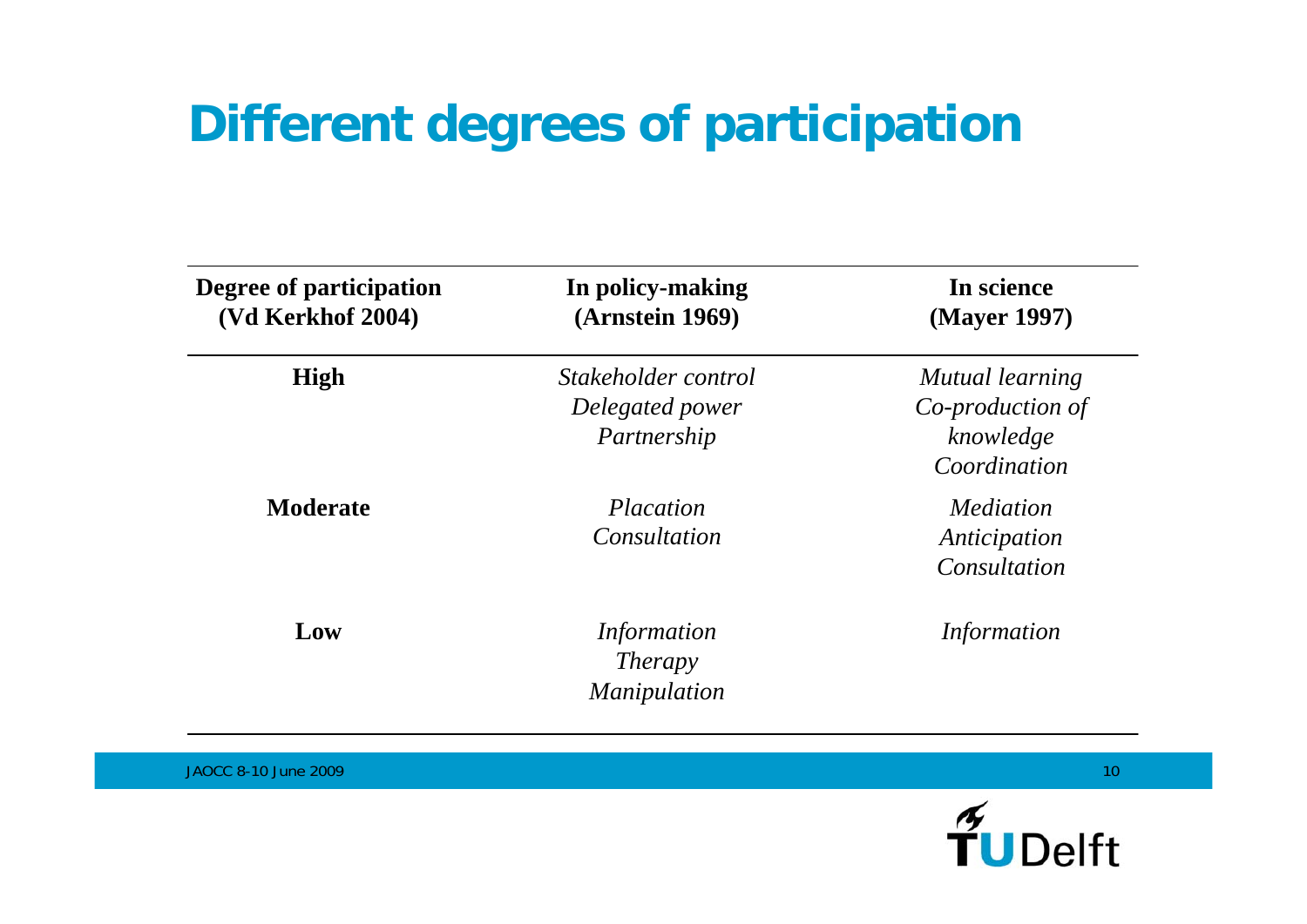# **2. Backcasting in SusHouse project**



- 1998-2000
- 5 countries, 6 groups
- 10 fte capacity
- (1) Shelter, (2) Clothing Care, (3) Shopping, Cooking & Eating

JAOCC 8-10 June 2009

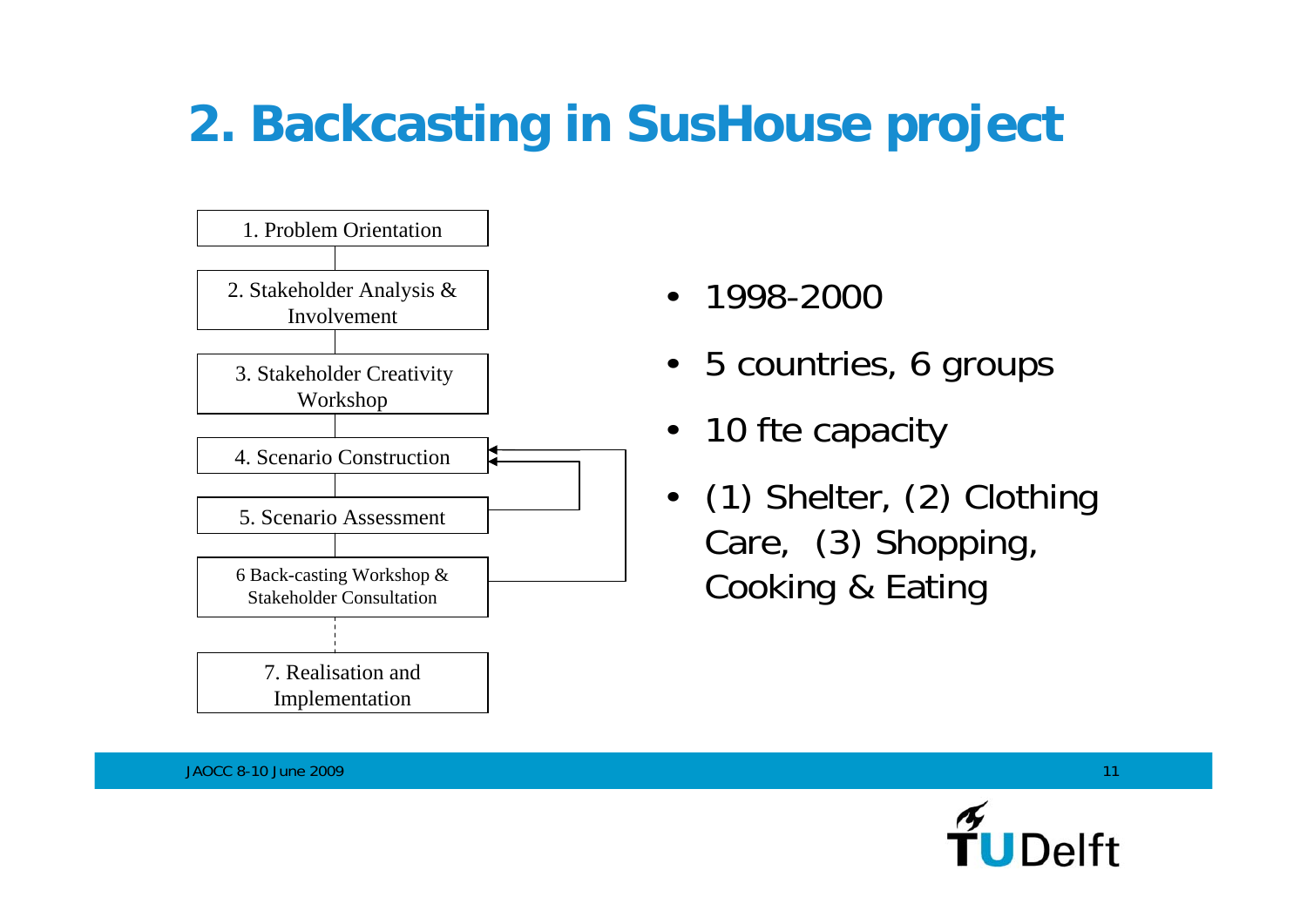### **SusHouse stakeholder workshops**

WORKSHOP 1 (1 day, 20 pers)

- Plenary brainstorm "How can we eat sustainably in 2050?"
- Individual clustering
- 5 proto scenarios in 5 groups
- Final discussion & social event

WORKSHOP 2 (1 day, 25 persons)

- Plenary presentation & evaluation of three scenarios (I/P/N/M/Int)
- Three groups: elaboration & backcasting of each scenario and particular proposals
- Final discussion & social event

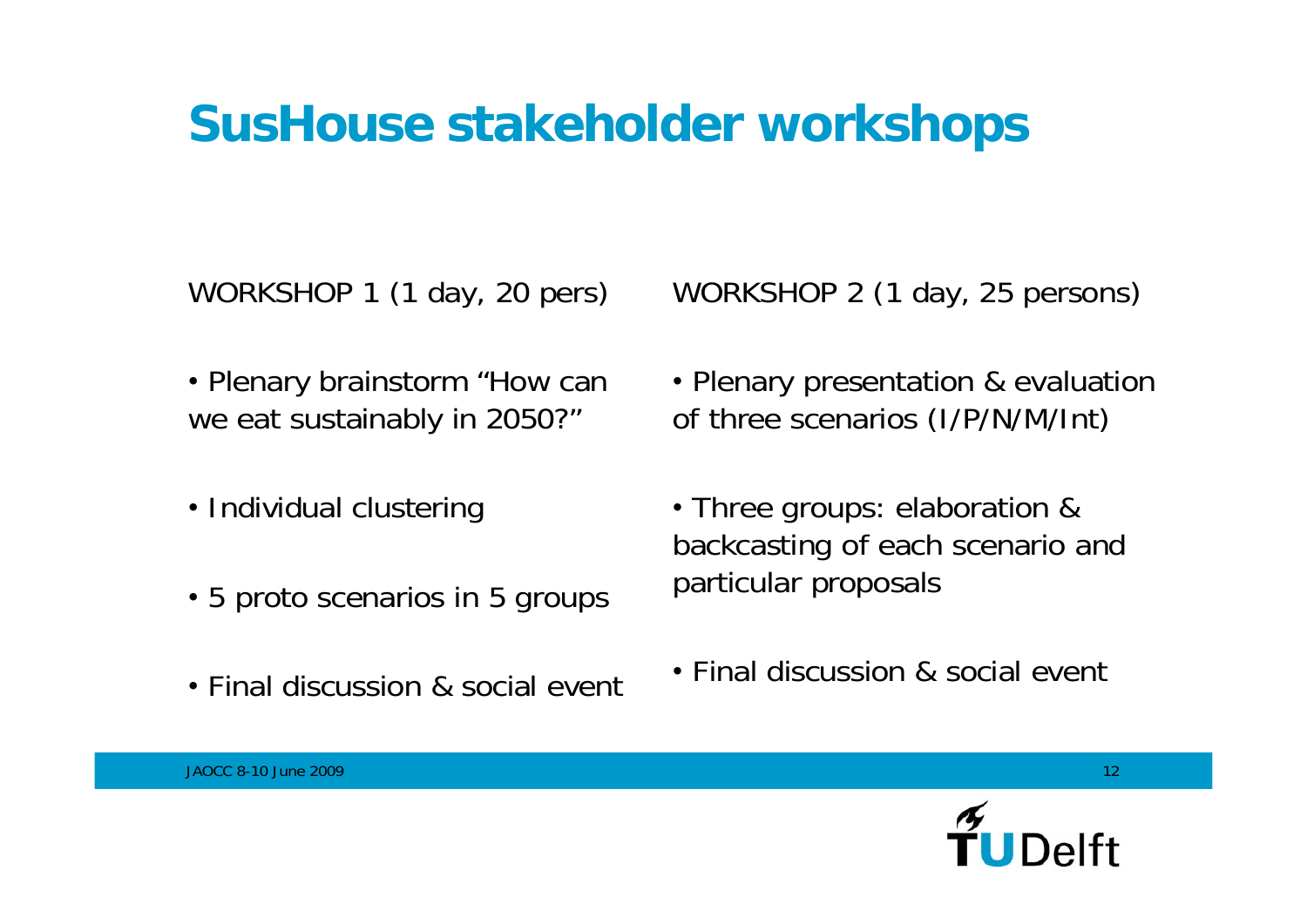#### **SusHouse project: Sustainable SCE**

#### **1 Local & Green**

autarkic, local, natural, organic, seasonal

- **2. Hich-tech eating (ICS in NL)** high-tech, IT, fast, convenience, eco-efficient
- **3. Super-Rant (neighbourhood food centre)** eating out together, city, no kitchen

#### **N.B.** Design Orienting Scenarios consist of:

- Vision, story board, proposals
- Optional: images, backcast, preliminary asessments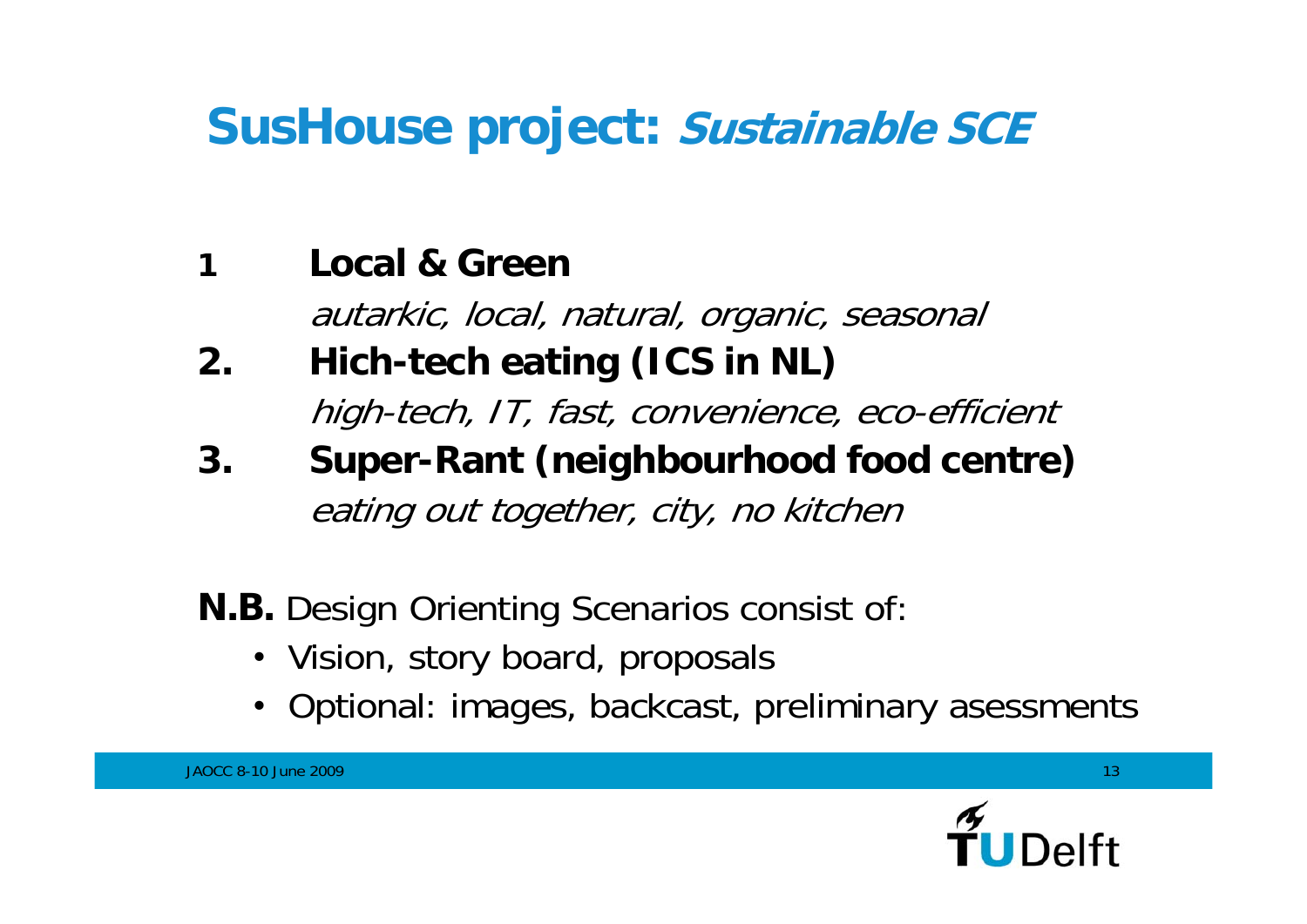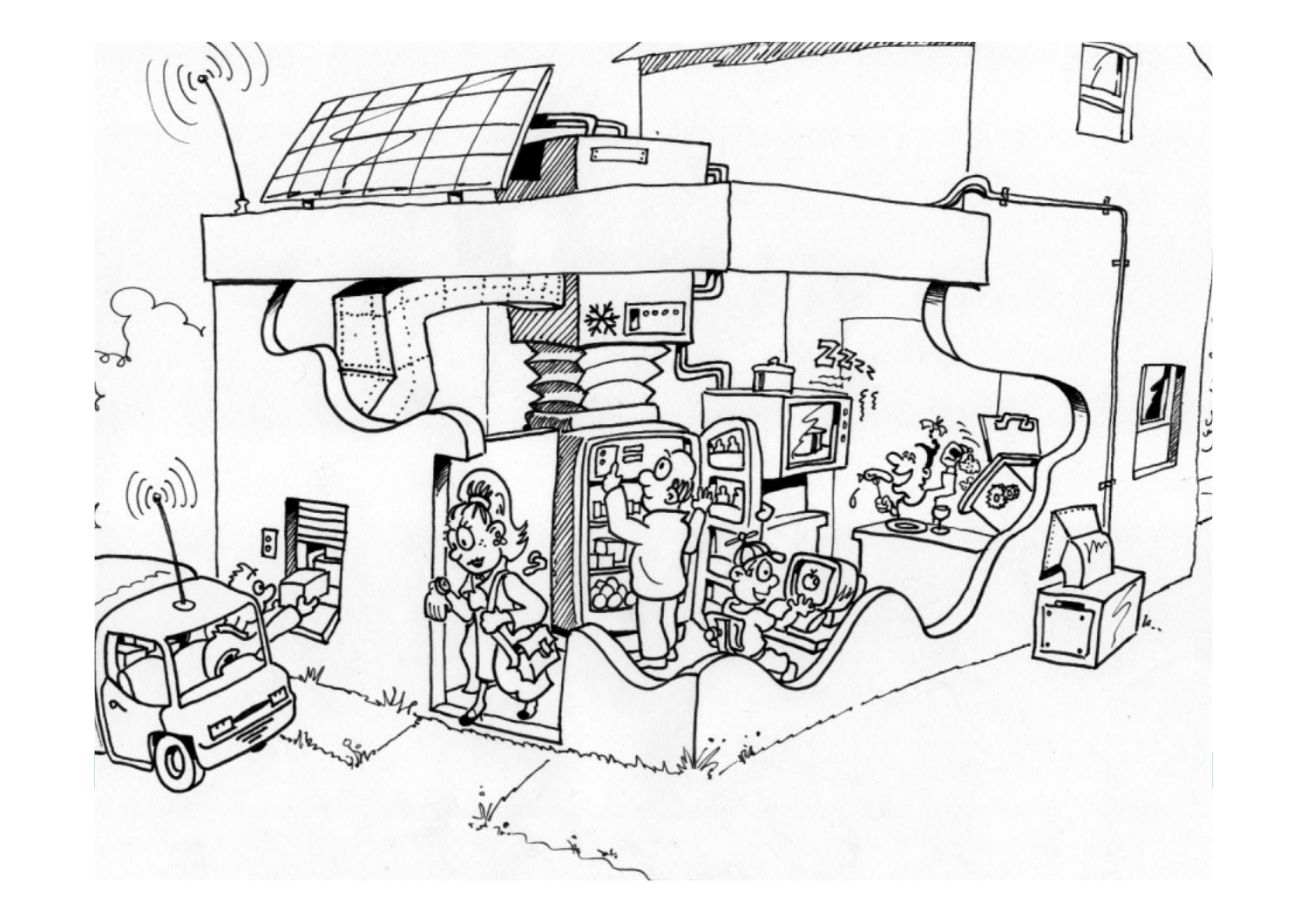### **Backcasting: ICS scenario I**

#### Necessary changes (preliminary backcasting analysis)

- > Technological: novel kitchen technology and appliances (including a huge efficiency increase), new ICT for kitchen systems and production chain management, plastic chips, biodegradable packaging, cascade usage for water and energy, sustainable transportation, distribution and delivery systems.
- > Cultural/ behavioural: sustainability is taken for granted, further shift towards ready-mades and convenience, acceptance of new technologies, shift towards more sustainable substitutes (e.g. vegetable based Novel Protein Foods in stead of meat), shift towards services.
- > Structural/ Organisational: the role of supermarkets will change due to large-scale delivery and a shift towards food management services, kitchen manufacturers deliver complete automated systems that communicate in stead of single kitchens and single appliances, close co-operation and joint management throughout the complete production chain plus making information available to consumers; sustainable food production (regional or efficient large scale production where this can most environmentally efficient).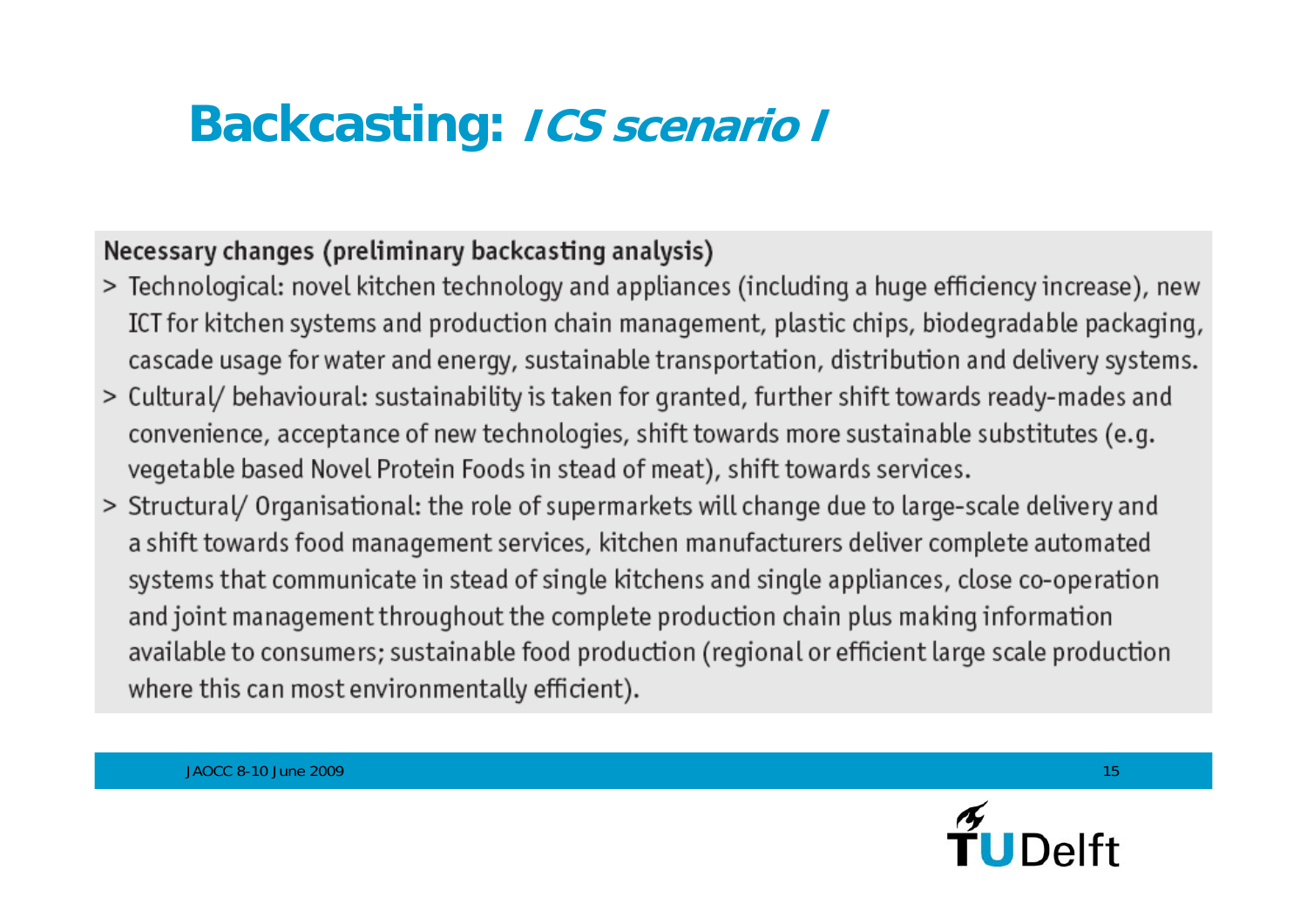## **Backcasting: ICS scenario II**

#### Stakeholder panorama

Key stakeholders in this scenario are consumers, retailers, food processors, packaging producers, kitchen equipment and appliances producers and government.

#### Environmental profit stems from:

- Sustainably grown ingredients (inclusive new ingredients take over the function of unsustainable > ingredients like novel protein foods);
- > System optimisation (through integrated approach to the kitchen, waste reduction);
- > Re-use of heat and water (cascade usage) in the household;
- > Waste composting and biodegradable packaging.

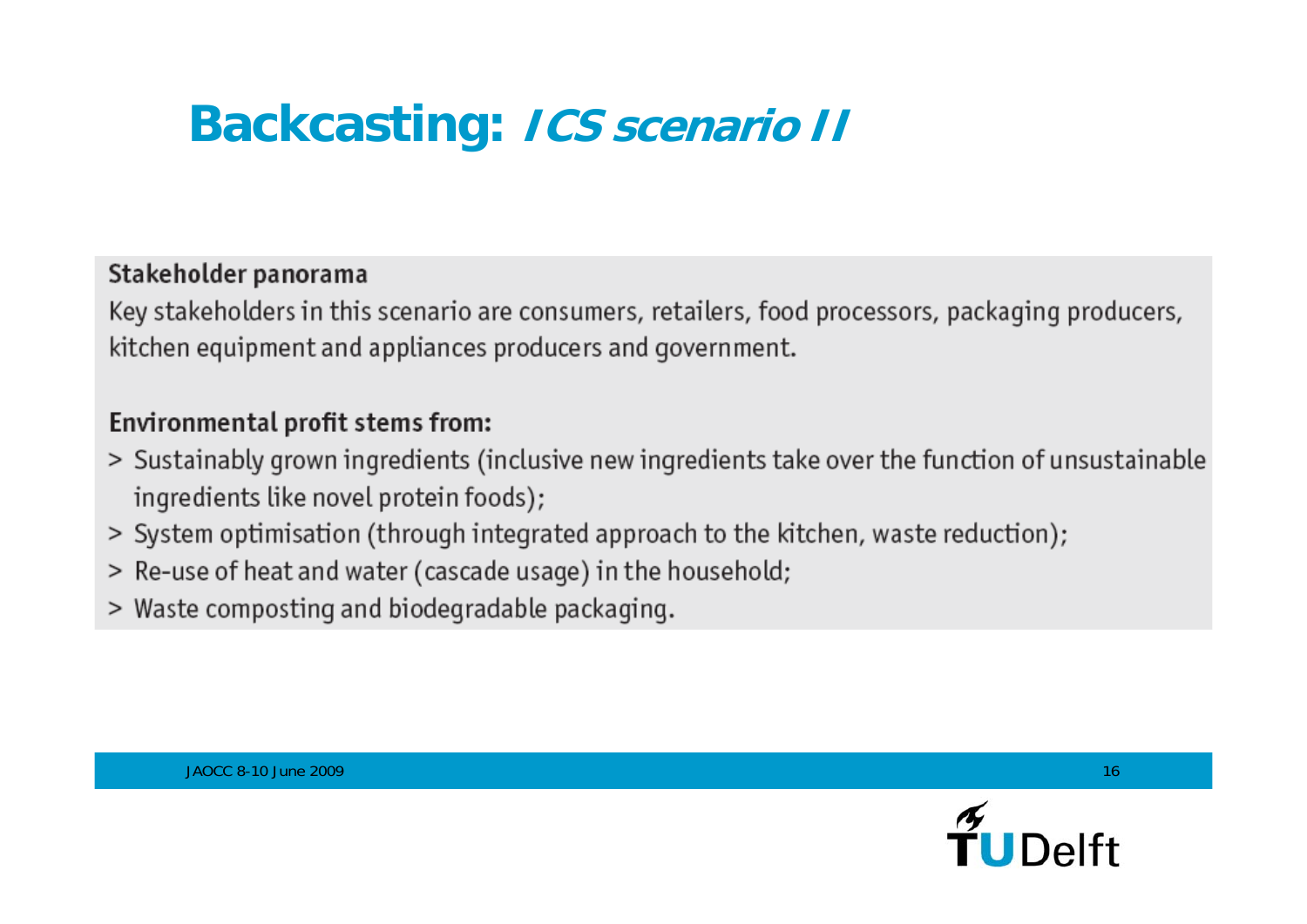#### **Scenario Assessments**

|                  | <b>SCE-NL Assessment Results</b> |                    |                      |  |
|------------------|----------------------------------|--------------------|----------------------|--|
|                  | <b>Consumer</b>                  | <b>Econ.Change</b> | <b>Env.Reduction</b> |  |
| DOS <sub>1</sub> |                                  | Moderate           | High                 |  |
| <b>ICS</b>       |                                  |                    |                      |  |
| DOS <sub>2</sub> |                                  | Moderate           | Low                  |  |
| SR               |                                  |                    |                      |  |
| DOS <sub>3</sub> | $++$                             | High               | High                 |  |
| L&G              |                                  |                    |                      |  |

(1) Consumer focus groups; (2) Economic aspects questionnaire;

(3) Environmental system analysis

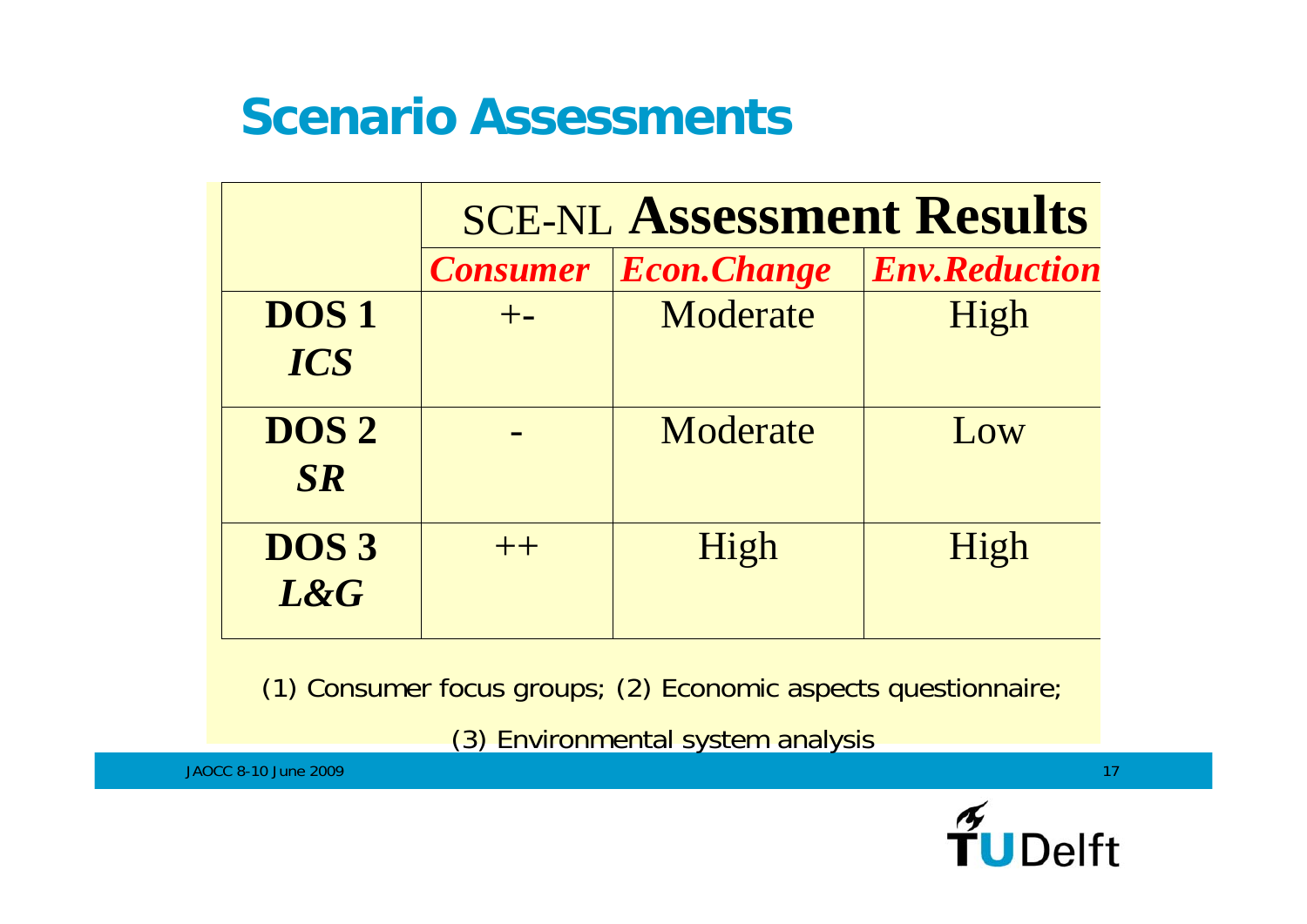### **Public Participation:**

- 1. Consumer Focus Groups **Dynamic --> Designers (NL) Green --> Ecoteam (NL) Mainstream --> Country Woman (NL)**
- 2. Questionnaires
- 3. Support of story boards & visualisations

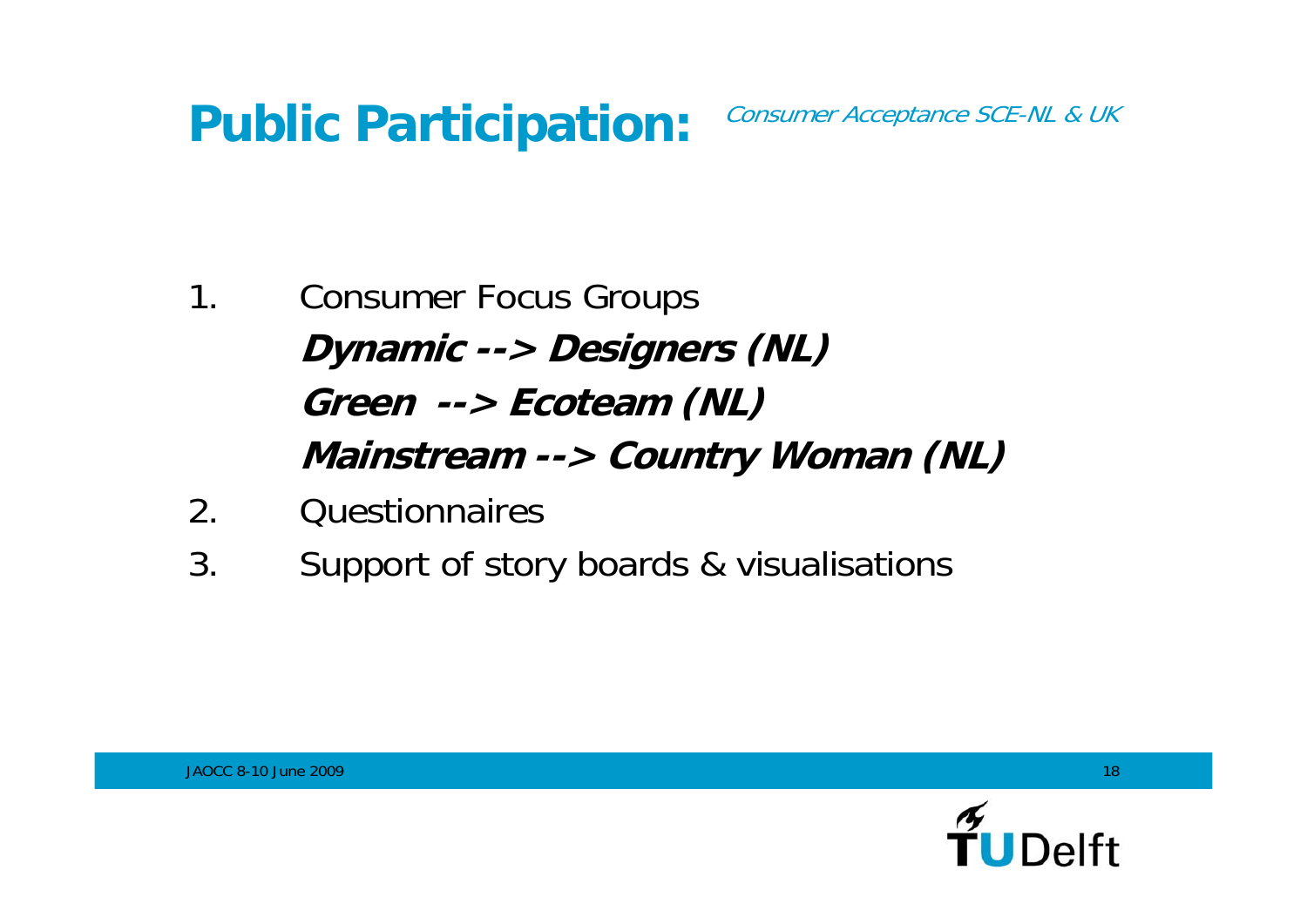### **3: backcasting and impact**



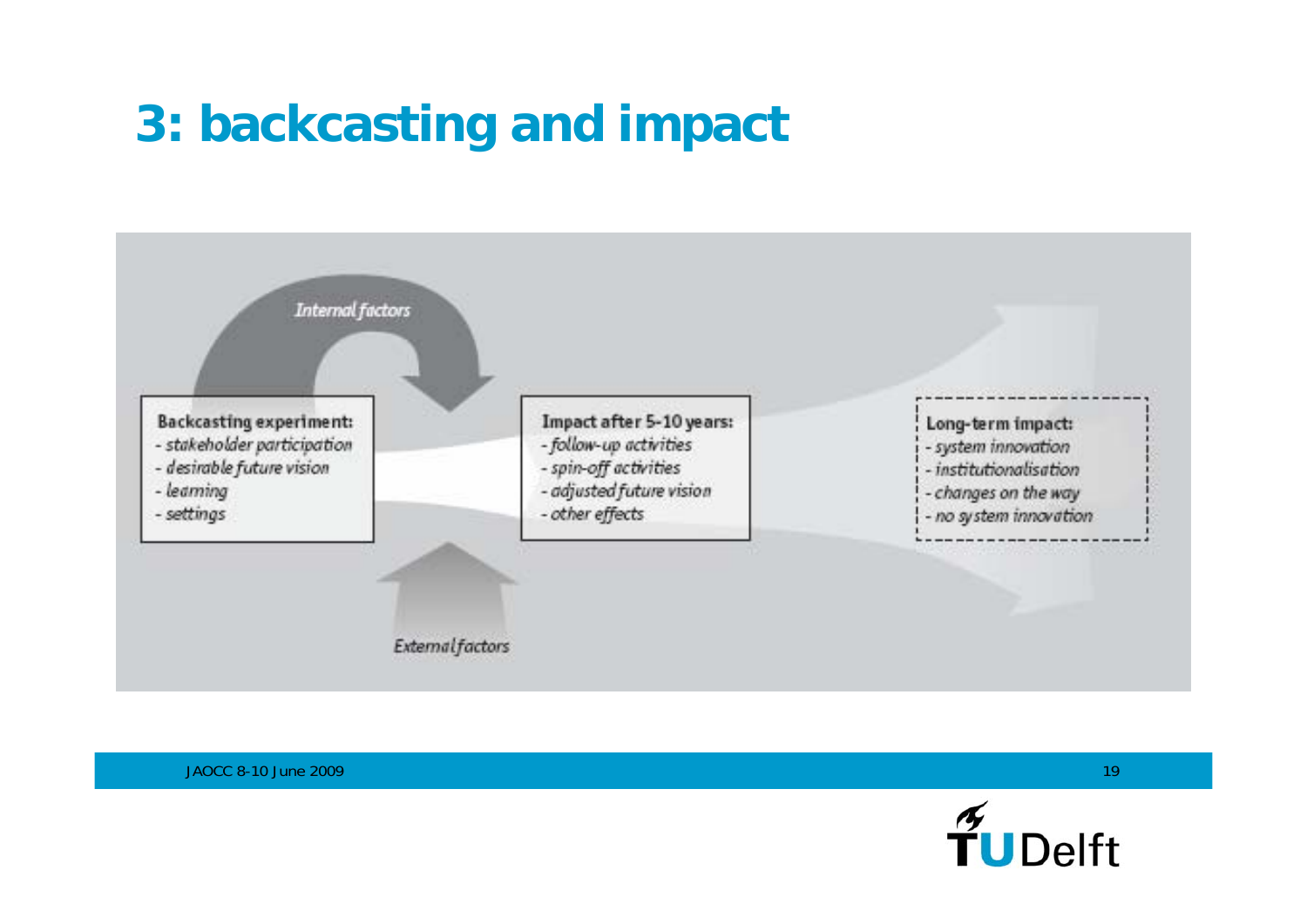## **Key concepts in backcasting & impact**

#### **Backcasting experiment**

- Visions(Leitbild: guidance/orientation)
- Stakeholders(influence, variety, involvement)
- Learning  $(1^{st}$  + higher order, actor & group level)

#### **Spin-off & follow-up**

- Vision(Leitbild: guidance/orientation)
- Networks(industrial network theory)
- Institutionalisation(institutional theory)

e e se a construír a construír a construír a construír a construír a construír a construír a construír a 20 de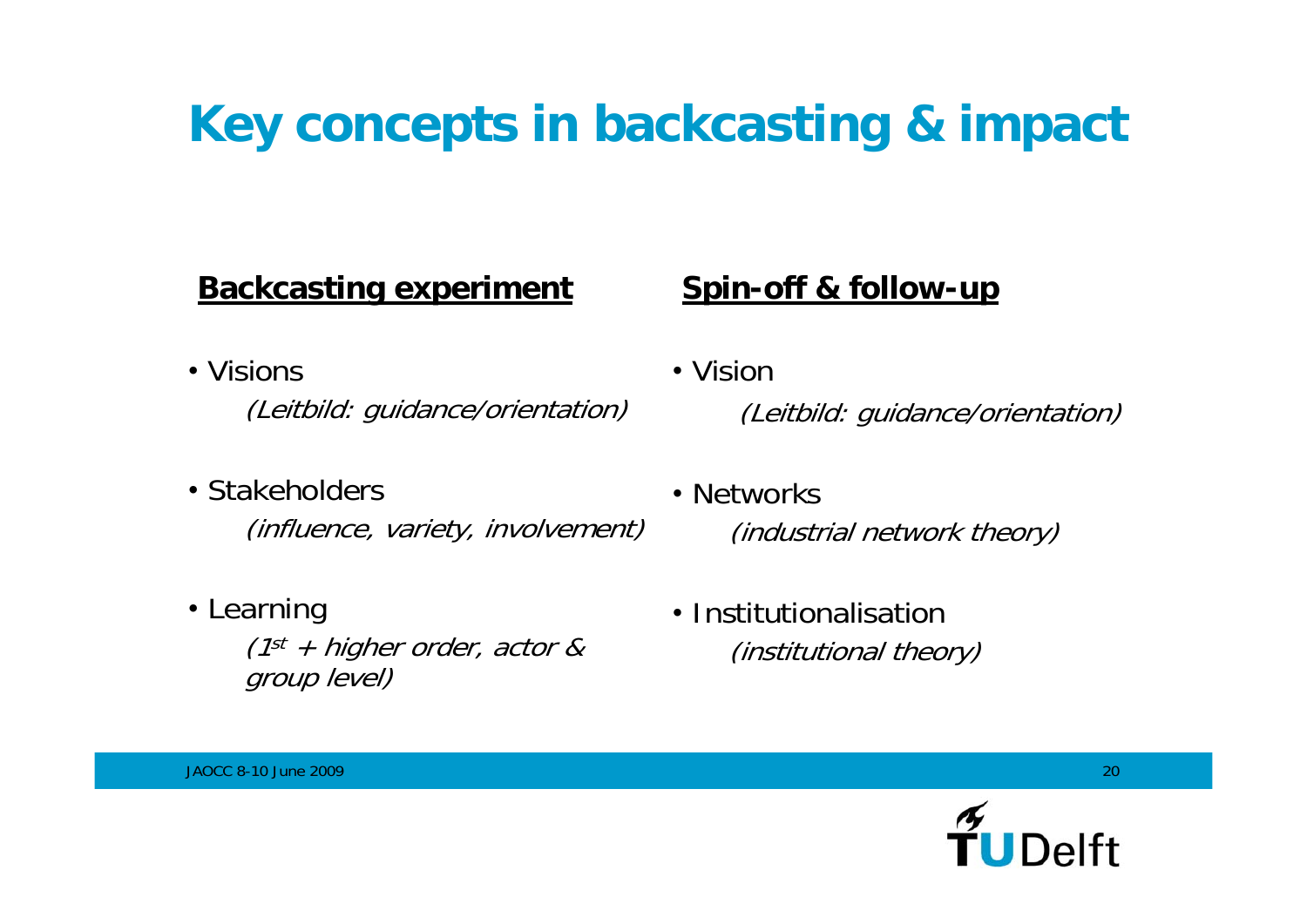#### **Backcasting: evaluation 3x nutrition**





JAOCC 8-10 June 2009



e en 1990 en 1990 en 1990 en 1990 en 1990 en 1990 en 1990 en 1990 en 1990 en 1990 en 1990 en 1990 en 1990 en 1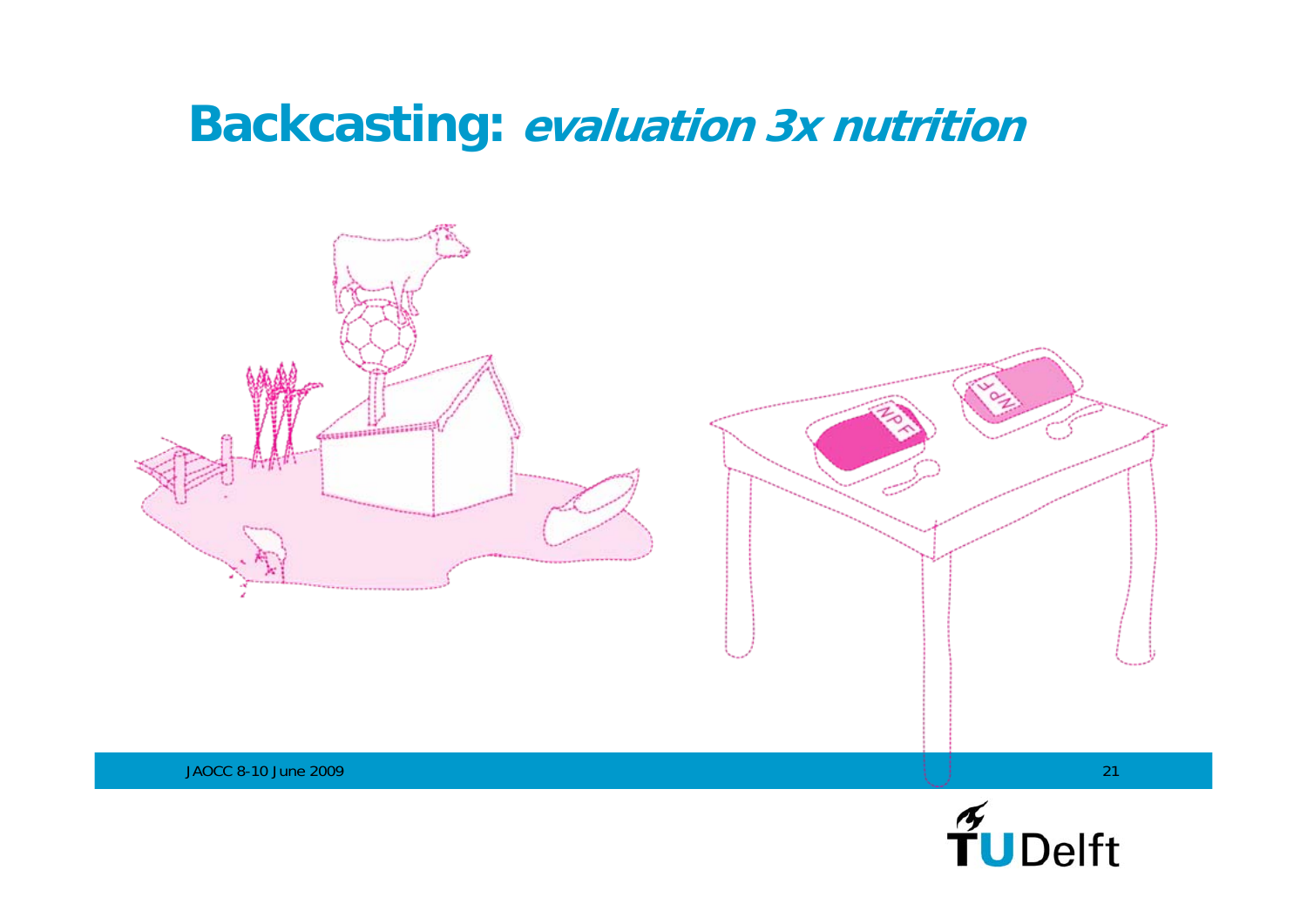#### **Backcasting cases: 3x nutrition & food**

| <b>Case and origin</b>                                            | When        | <b>Type of system</b>                                                                            |
|-------------------------------------------------------------------|-------------|--------------------------------------------------------------------------------------------------|
| 1. Novel Protein Foods<br>(NPF) case (STD)<br>programme)          | 1993 - 1996 | <b>Production and consumption</b><br>system involving companies<br>and consumers                 |
| 2. Household nutrition<br>(SHN) case (SusHouse<br>project)        | 1998 - 2000 | <b>Household consumption system</b>                                                              |
| 3. Multiple Sustainable<br>Land-use (MSL) case<br>(STD programme) | 1994 - 1997 | Spatial rural system involving<br>agriculture and other functions<br>like water, nature, leisure |

JAOCC 8-10 June 2009

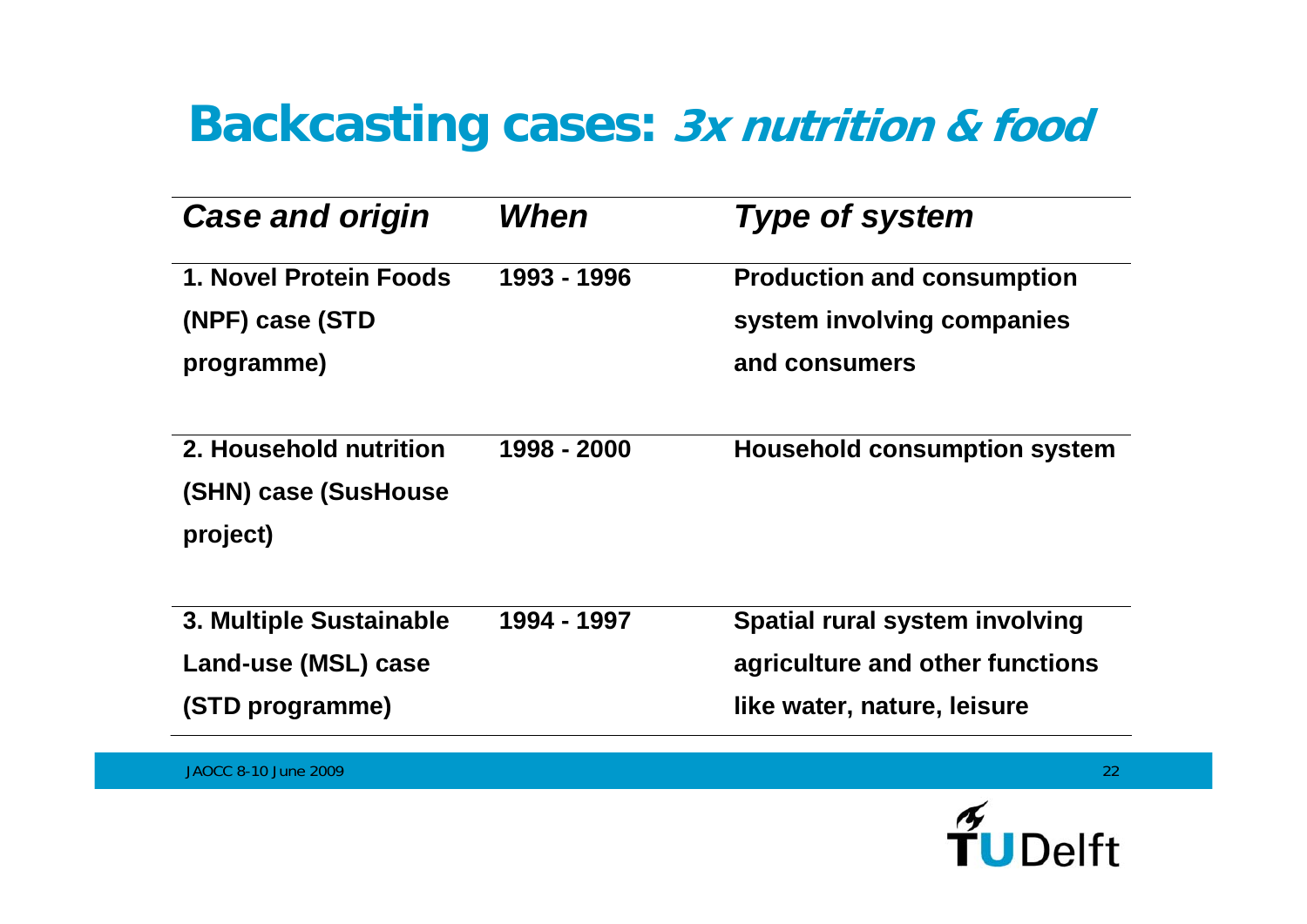### **Spin-off analyzed: 3x nutrition & food**

|                                                  | <b>NPF</b>                                       | <b>SHN</b>                               | <b>MSL</b>                                                             |
|--------------------------------------------------|--------------------------------------------------|------------------------------------------|------------------------------------------------------------------------|
| 1. Networks: activities,<br>actors, resources    | <b>Clusters in all</b><br>four domains           | Very limited,<br>attempts not<br>granted | MSL program,<br>replication in<br>other areas, no<br><b>NL</b> network |
| 2. Vision: guidance,<br>orientation, competition | Core guides, but<br>decentralised<br>adjustments | <b>Visions faded</b><br>away             | <b>Vision lives on</b><br>in the area, new<br>visions elsewh.          |
| 3. Institutionalisation                          | <b>Is starting</b>                               | <b>No</b>                                | <b>Is starting</b>                                                     |
| 4. External factors<br>(case specific)           | Important                                        | Not important                            | Important                                                              |

JAOCC 8-10 June 20099 aastal 1980 ka ja 1980 ka ja 1980 ka ja 1980 ka ja 1980 ka ja 1980 ka ja 1980 ka ja 1980 ka ja 1980 ka 1980

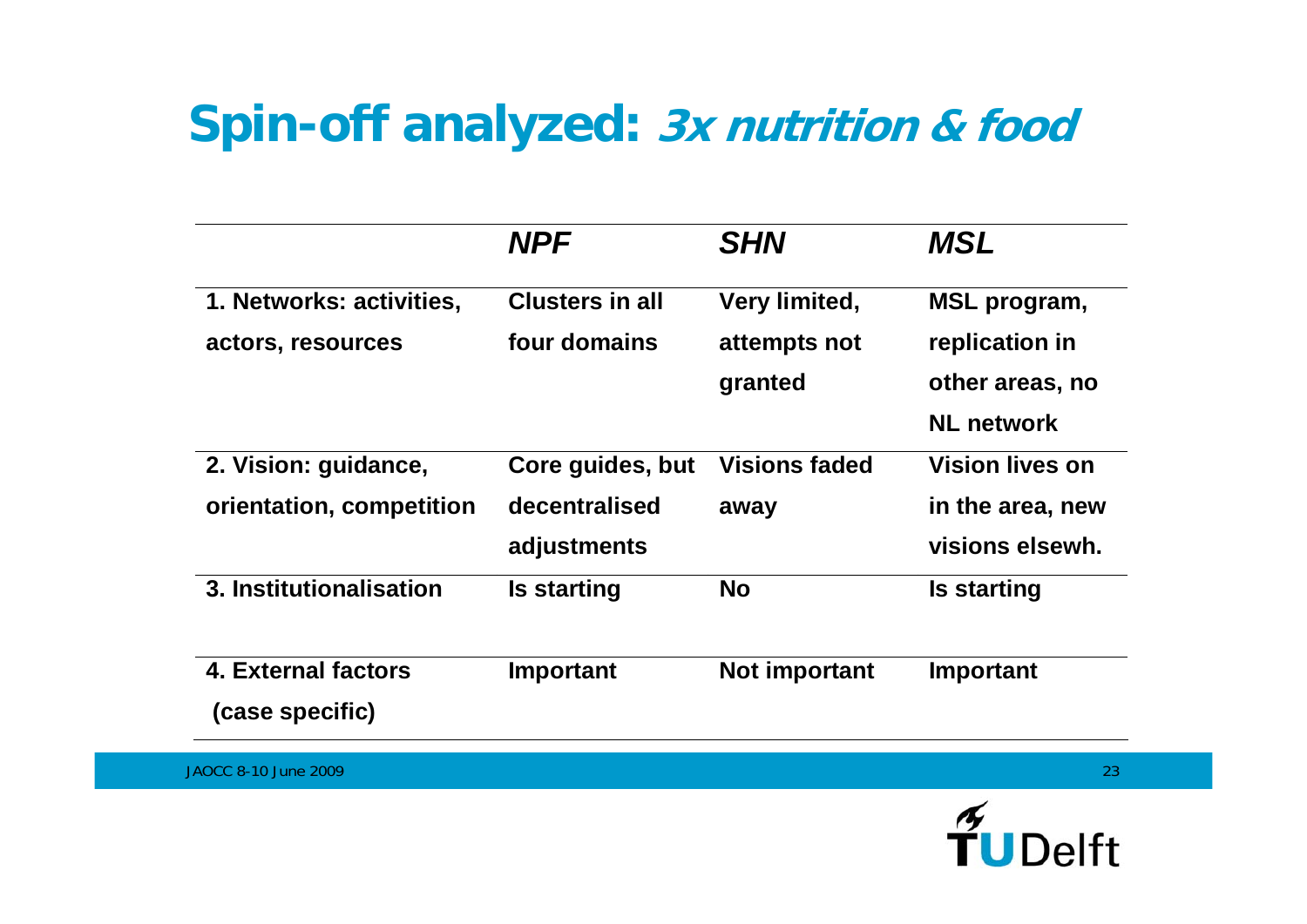#### **Backcasting analyzed: 3x nutrition & food**

|                            | <b>NPF</b>        | <b>SHN</b>         | <b>MSL</b>          |
|----------------------------|-------------------|--------------------|---------------------|
| 1. Participation           | Broad, also co-   | Broad, only        | Broad, also co-     |
|                            | funding, large    | participation, all | funding, large      |
|                            | influence for     | had influence on   | influence for       |
|                            | small group       | content            | small group         |
| 2. Vision: guidance,       | 1 vision, gradual | 3 visions          | 1 nested vision     |
| orientation, competition   | development       |                    |                     |
| 3. Higher order learning   | Single & group    | <b>Only single</b> | Single & group      |
| <b>4A Method aspects</b>   | <b>Good match</b> | Good match         | <b>Good match</b>   |
| <b>4B Project settings</b> | 2 vision champs   | No champ           | Two vision ch.      |
|                            | Inst protect      | Focus on acad.     | Inst protect        |
|                            | focus impact      | meth. develop      | <b>Focus impact</b> |

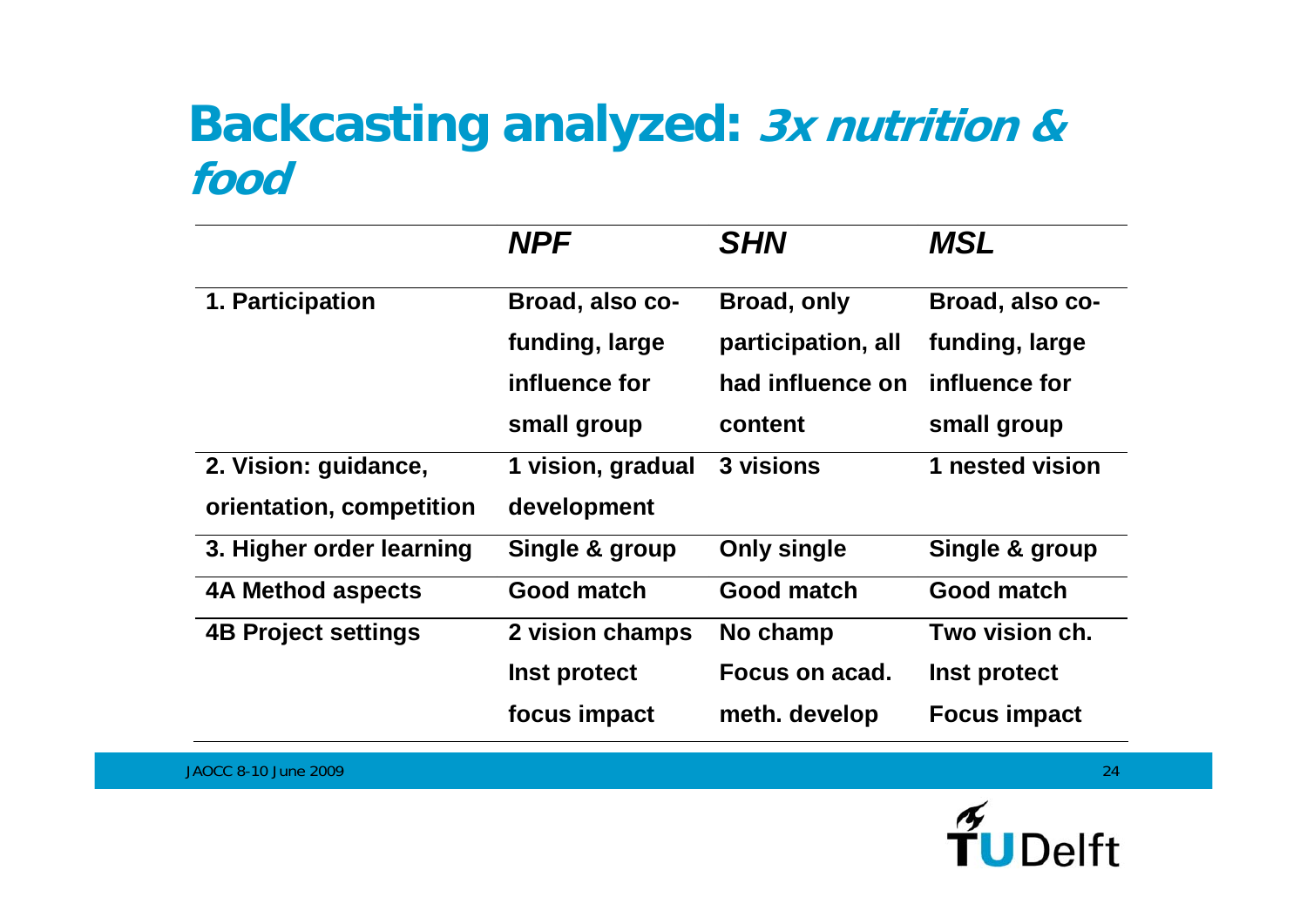## **4. Empirical conclusions I**

- Al three backcasting experiments **successful** in broad participation, visions, higher order learning and follow-up agendas.
- This does **not** guarantee **follow-up** and **spin-off**; the extent of follow-up and spin-off depends on various internal and external factors.
- Follow-up and spin-off materializes in **networks** consisting of **activities**, **actors**, and **resources**; it involves old and new actors.
- Future visions are important in follow-up and spin-off; they provide **guidance** (where to go) and **orientation** (what to do)
- Future visions show both **stability** and **flexibility**, which relates to entries, clusters, domains. **(visions <--> network)**
- Some **institutionalization**, but also institutional resistance
- Follow-up and spin-off is on a niche level: **seeds for change.**

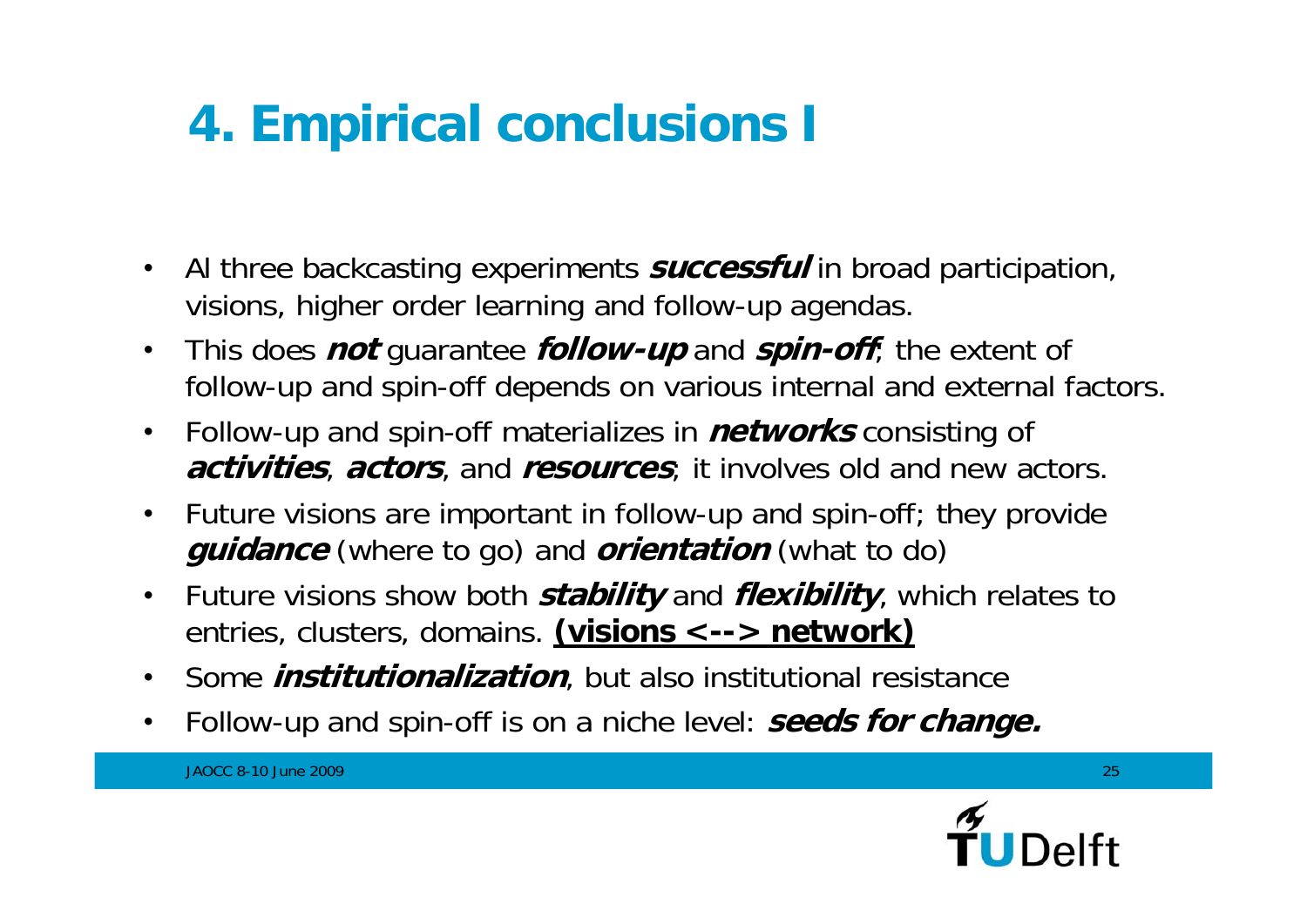## **Empirical conclusions II**

| <b>Enabling internal factors</b>                                          | <b>Constraining internal factors</b>    |
|---------------------------------------------------------------------------|-----------------------------------------|
| High degree of stakeholder involvement<br>& **small groups much influence | $\blacksquare$                          |
| Diversity in types of stakeholder<br>involvement                          |                                         |
| Single vision backcasting experiment                                      | Multiple visions backcasting experiment |
| High degrees of guidance and<br>orientation of the future vision          |                                         |
| Institutional protection                                                  | ٠                                       |
| Presence of vision champions                                              | ٠                                       |
| Strong focus on follow-up and<br>implementation                           | Strong focus on academic achievements   |
| Joint and congruent learning                                              | ۰                                       |
| <b>JAOCC 8-10 June 2009</b>                                               | 26                                      |

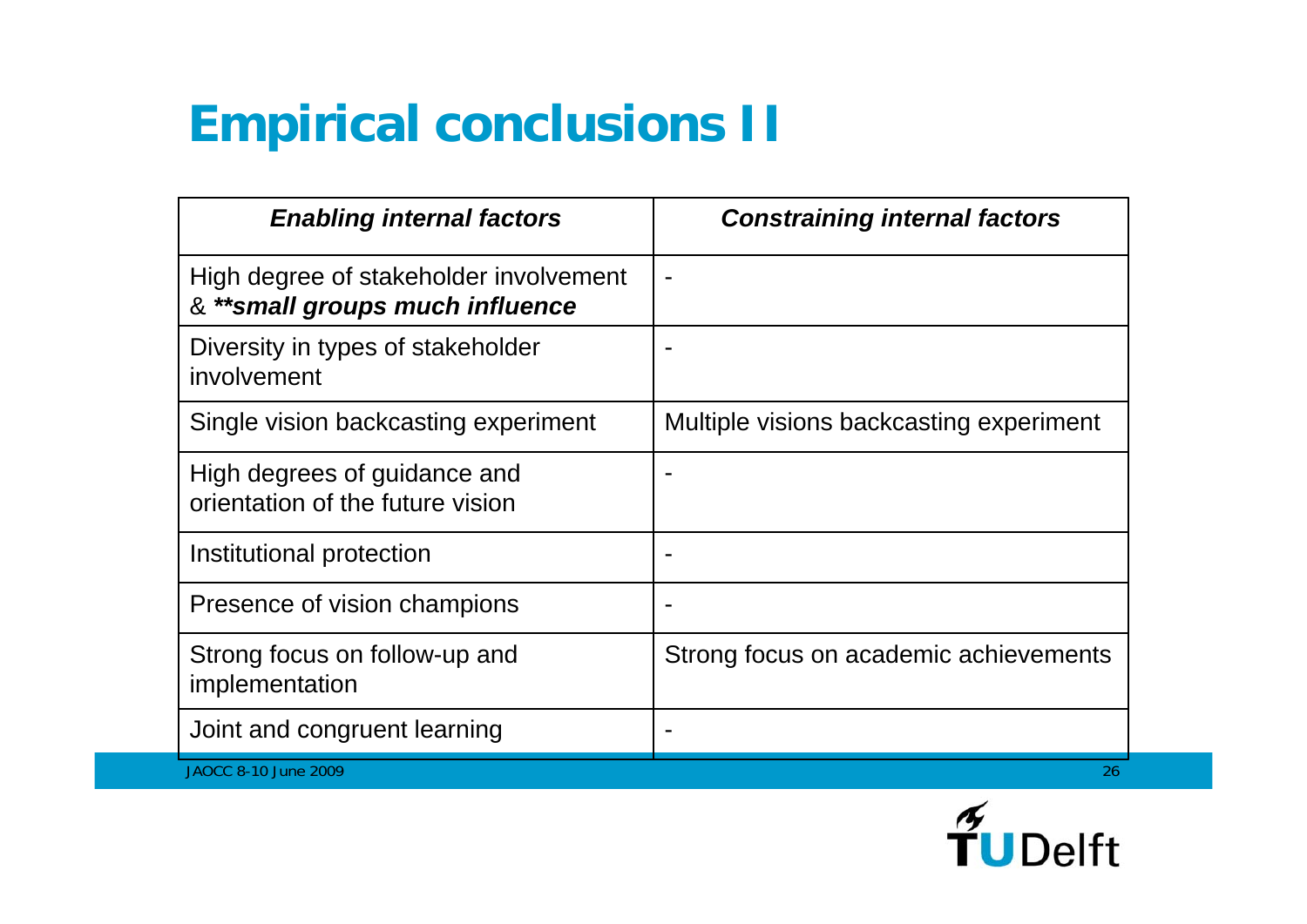### **Do's & Don'ts for organisers of BCE**

- > Give influence to committed key stakeholders
- > Stimulate other types of stakeholder involvement besides 'workshop attendance', such as co-funding, substantial capacity and expertise
- > Focus on a single future vision with its 'own' group of stakeholders involved
- > Stimulate institutional protection at top management levels of involved stakeholders
- > Stimulate high degrees of stakeholder involvement
- > Involve or stimulate the emergence of (potential) vision champions that can become 'brokers' in relevant networks
- > Focus strongly on follow-up of the backcasting experiment, as well as implementation and usability of its outcomes
- > Do not keep several visions within a single backcasting experiment

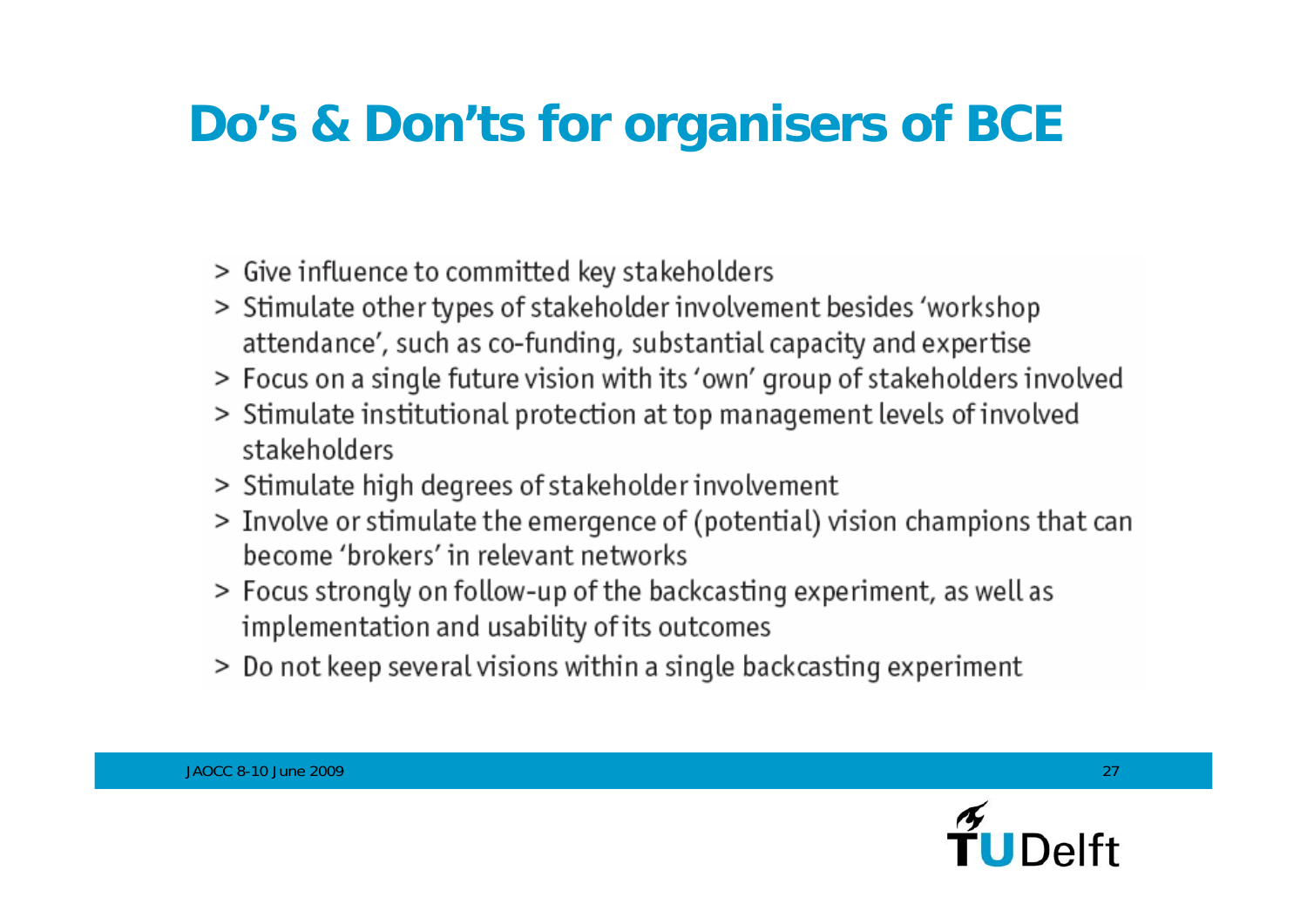#### **Policy relevance: some suggestions**

- Comparison with **transition management** possible
- **Institutional protection** important
- **Experimentation in niches** with visions and new rule systems useful and helpful (learning)
- **Process facilitation** of backcasting important
- Stakeholder enthusiasm and **opportunities** crucial
- 'Related' policies are important for follow-up
- **Long-term process**: after 10 years still niches
- External developments sometimes **crucial**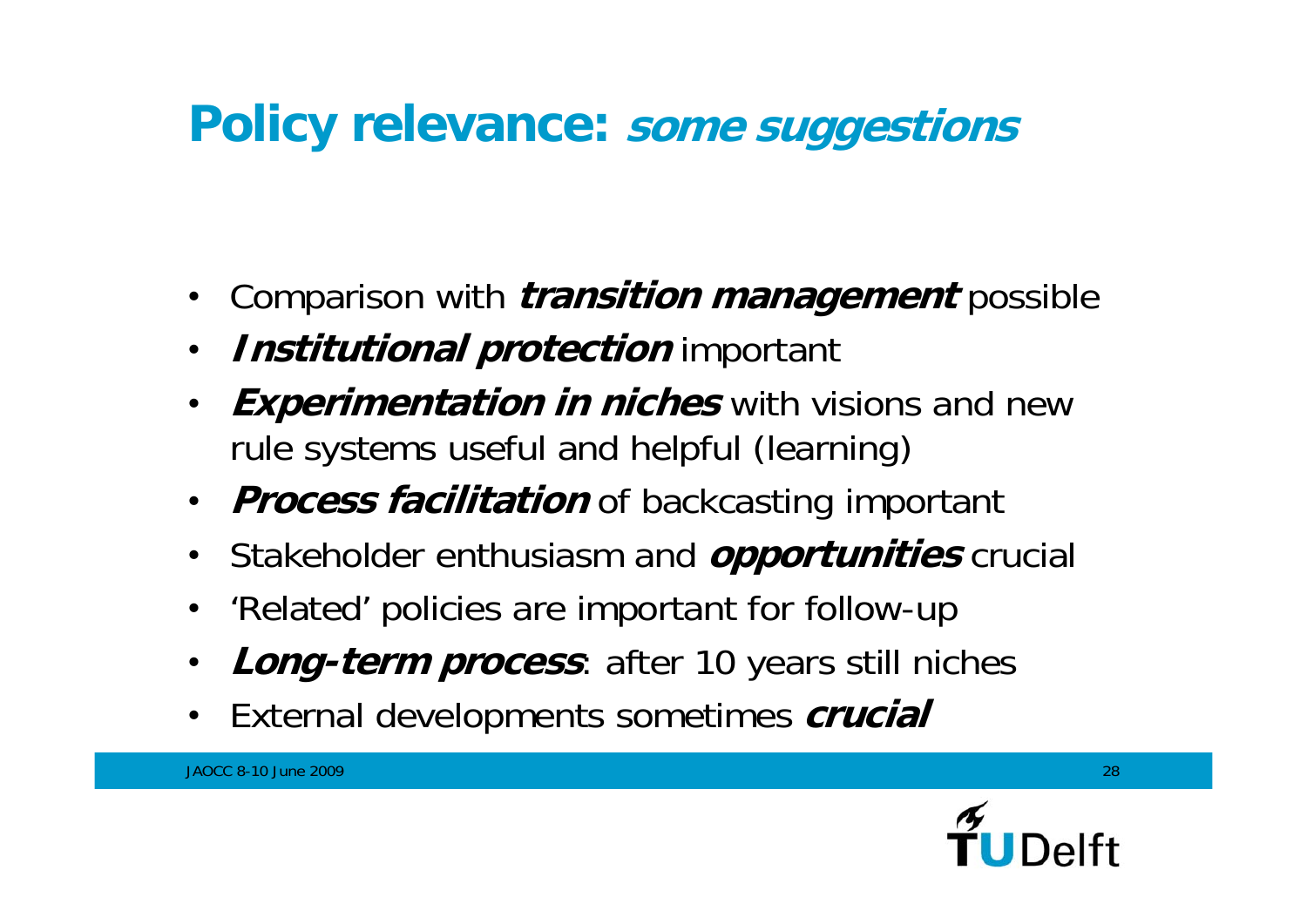## **Closing remark**

#### **Based on dissertation:**

- Repository.tudelft.nl
- [www.eburon.nl](http://www.eburon.nl/)
- ERSCP 2010, 25-29 October in Delft
- European Roundtable on Sustainable Consumption & Prod
- Focus: knowledge cooperation & learning for sustainable innovation



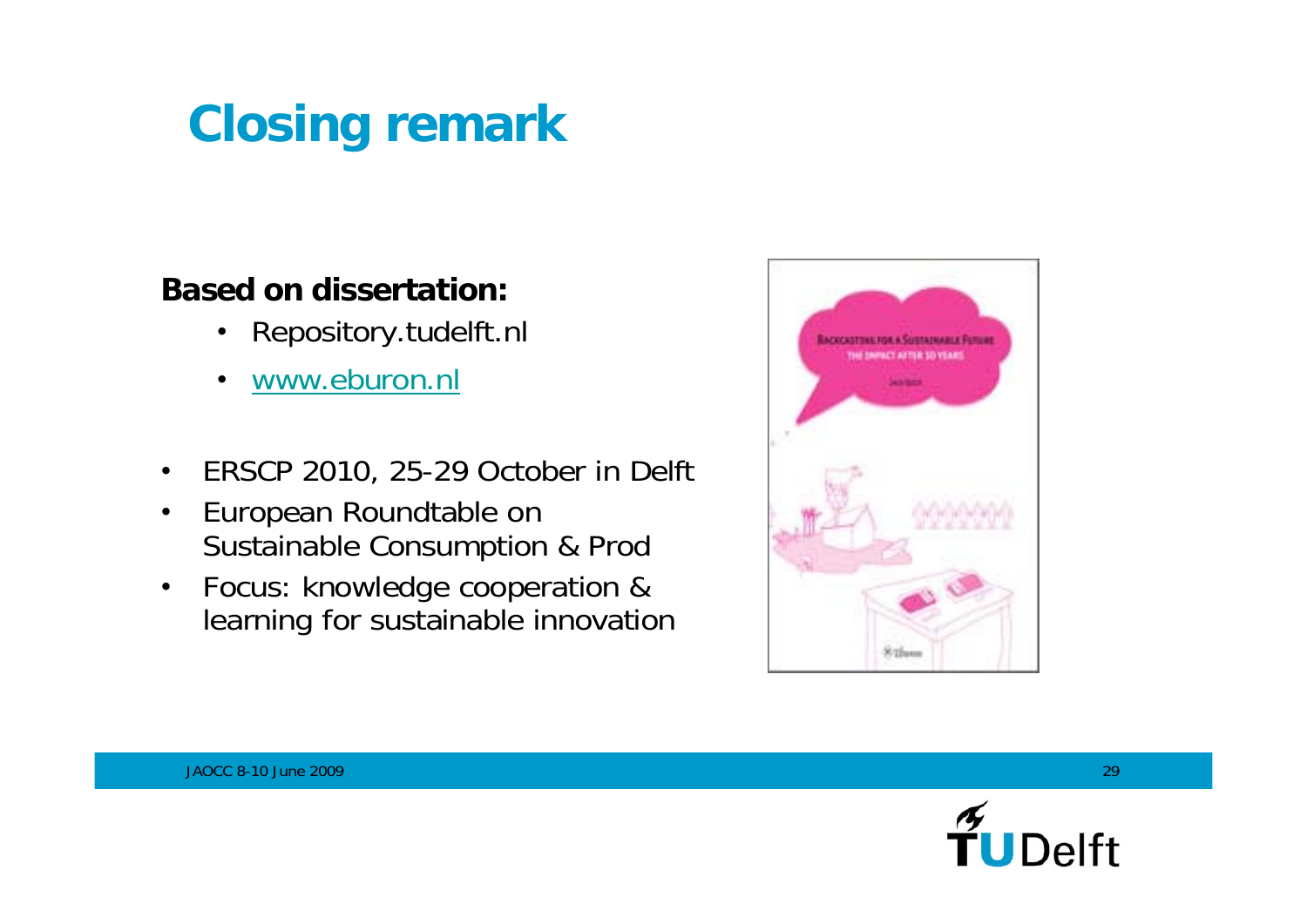#### **Methodological conclusions /reflections**

- Cases match well with methodological framework.
- Iteration of steps 1-3 takes place.
- Broader applicability (complex problems).
- Backcasting step less well elaborated in terms of methods.
- Stakeholder communication throughout all steps.

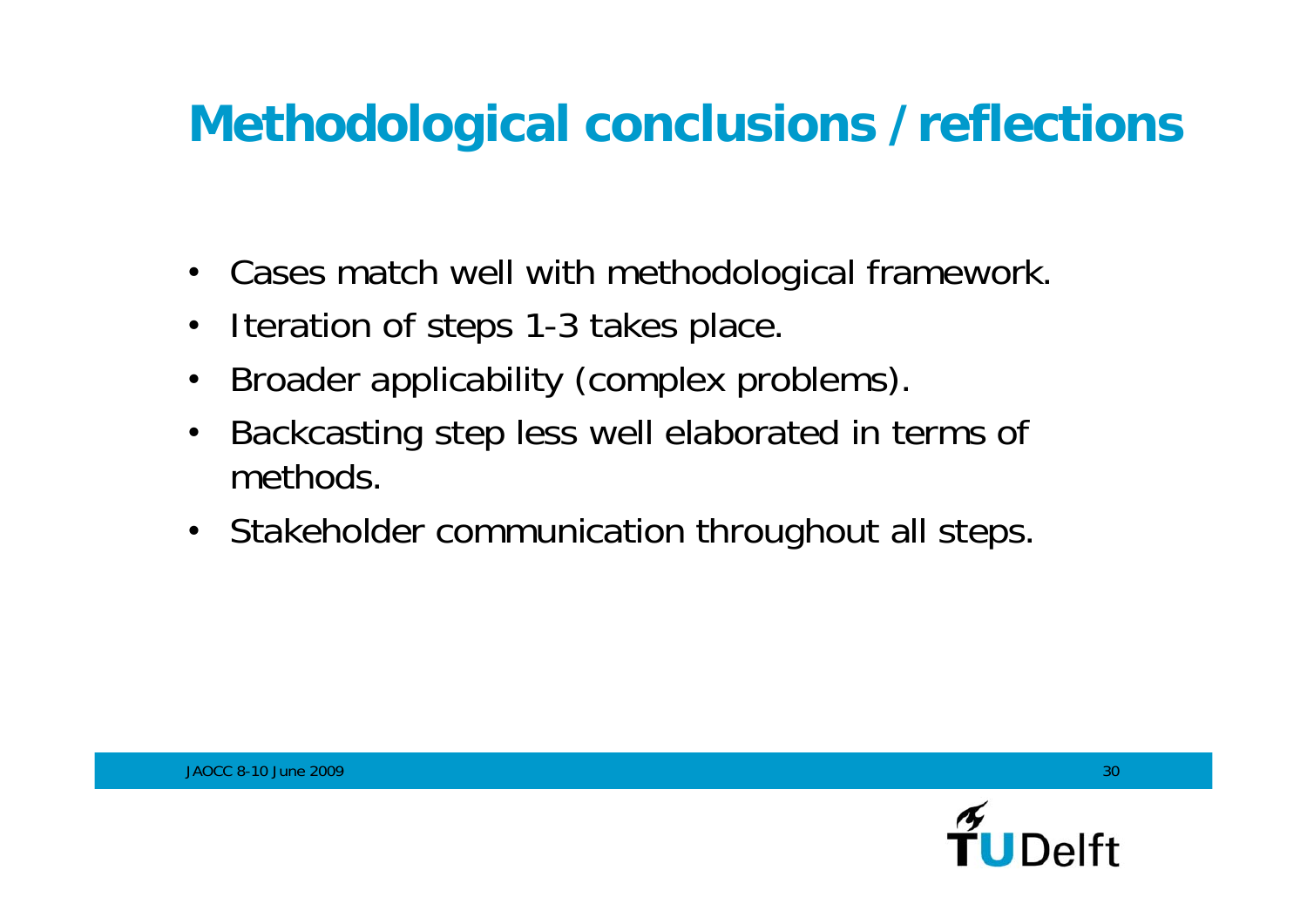### **Further comparison**

- 3 visions (SHN) vs 1 vision (NPF & MSL)
- Explicit overall approach (SHN & MSL) vs not (NPF)
- Explicit backcasting (SHN) vs implicit (NPF & MSL)
- Higher-Order learning at individual level (All three)
- HO' learning group level: **no** (SHN) vs **yes** (NPF & MSL)
- High degree involvement: **no** (SHN) vs **yes** (NPF & MSL)
- Co-funding & capacity: **no** (SHN) vs **yes** (NPF & MSL)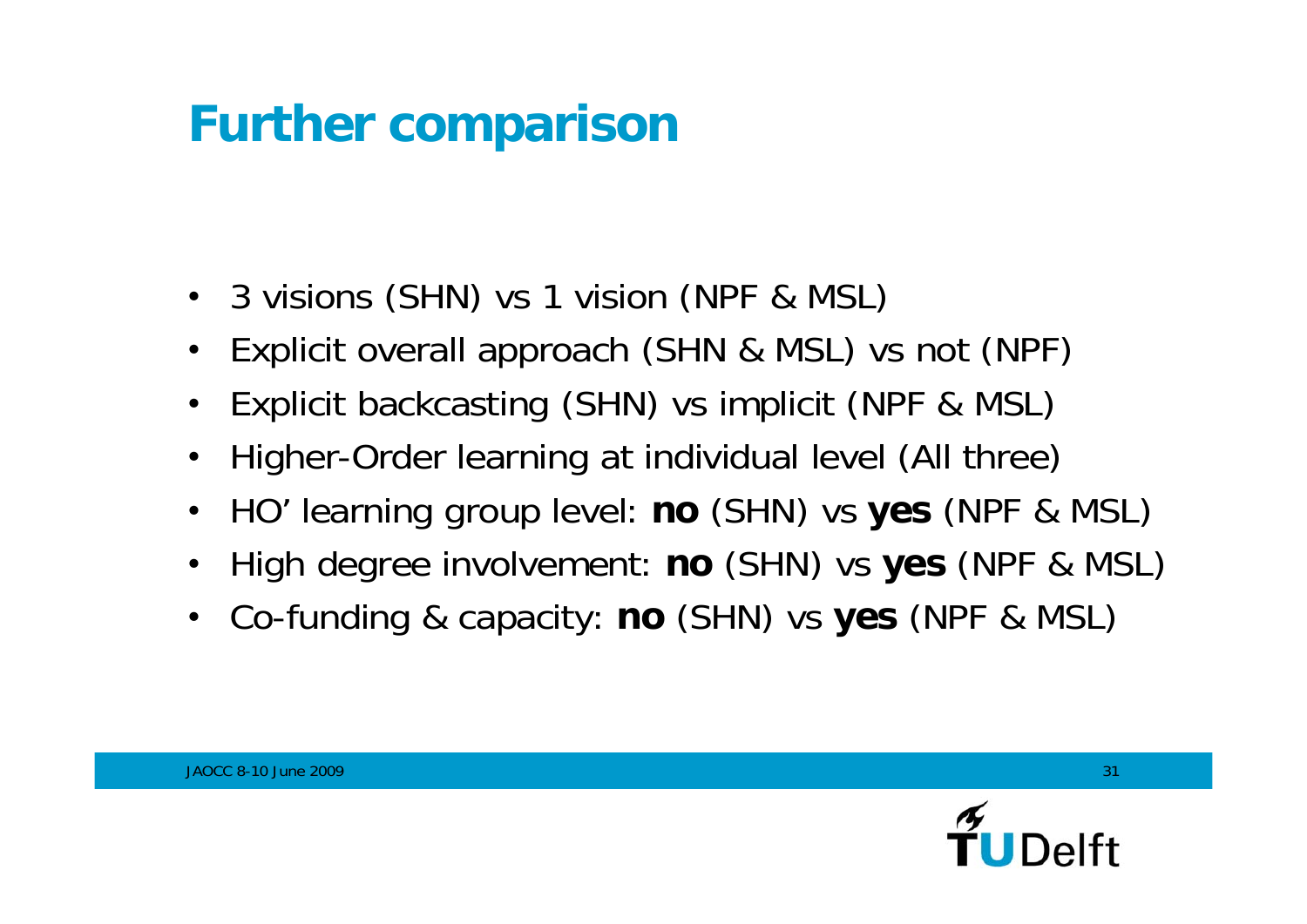## **Comparing methodological aspects**

|                                       | NPF case                      | <b>SHN</b> case                                   | MSL case                                   |
|---------------------------------------|-------------------------------|---------------------------------------------------|--------------------------------------------|
| Backcasting framework:                |                               |                                                   |                                            |
| > Inter-disciplinarity                | Yes                           | Yes                                               | Yes                                        |
| > Framework steps                     | Yes, but iteration            | Yes, but iteration                                | Yes, but iteration                         |
| > Four types of methods               | Yes                           | Yes                                               | Yes                                        |
| > Three types of demands              | Yes                           | Yes                                               | Yes                                        |
|                                       |                               |                                                   |                                            |
| Settings:                             |                               |                                                   |                                            |
| > Mobilised budget                    | € 2 Million                   | € 200,000                                         | $\epsilon$ 2 Million                       |
| Institutional<br>$\geq$<br>protection | Yes                           | Nο                                                | Yes                                        |
| > Vision champion                     | Yes (2)                       | Nο                                                | Yes (2)                                    |
| > Main focus                          | Implementation<br>& follow-up | Academic achievements,<br>methodology development | Implementation &<br>follow-up              |
| > Type of management                  | Project<br>management         | Process management                                | Project management &<br>process management |

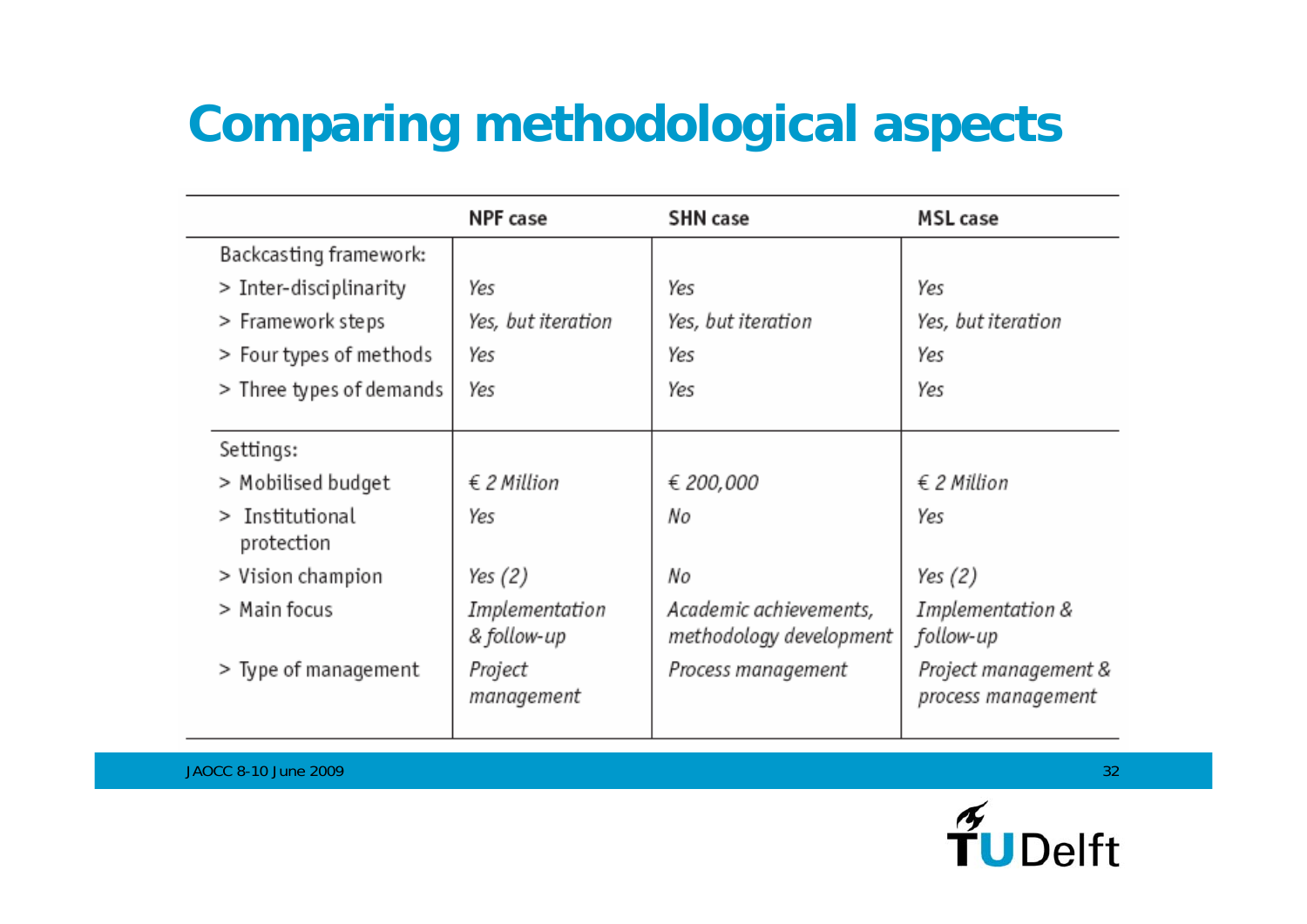#### **Backcasting: methodological framework**

- Step 1 Strategic Problem orientation Analysis
- Step 2 Normative future image Vision
- Step 3 Backcasting Wat is necessary?
- Step 4 Elaboration, analysis Action agenda
- Step 5 Embedding, 'implementation' Follow-up

**Methods:** I Analysis, II Design, III Interaction, IV Management Demands: *i Normative, ii Process, iii Knowledge* 

JAOCC 8-10 June 200933

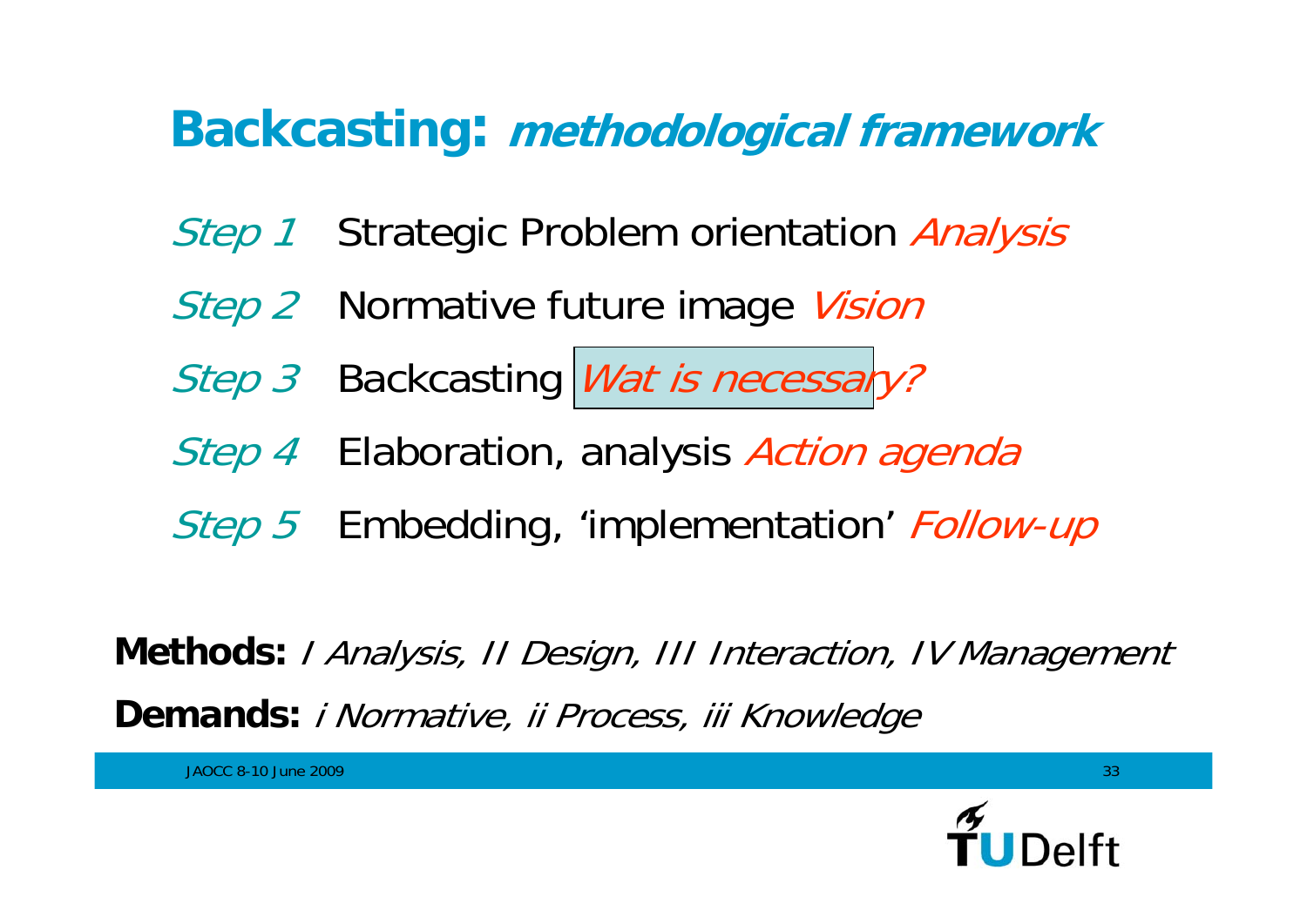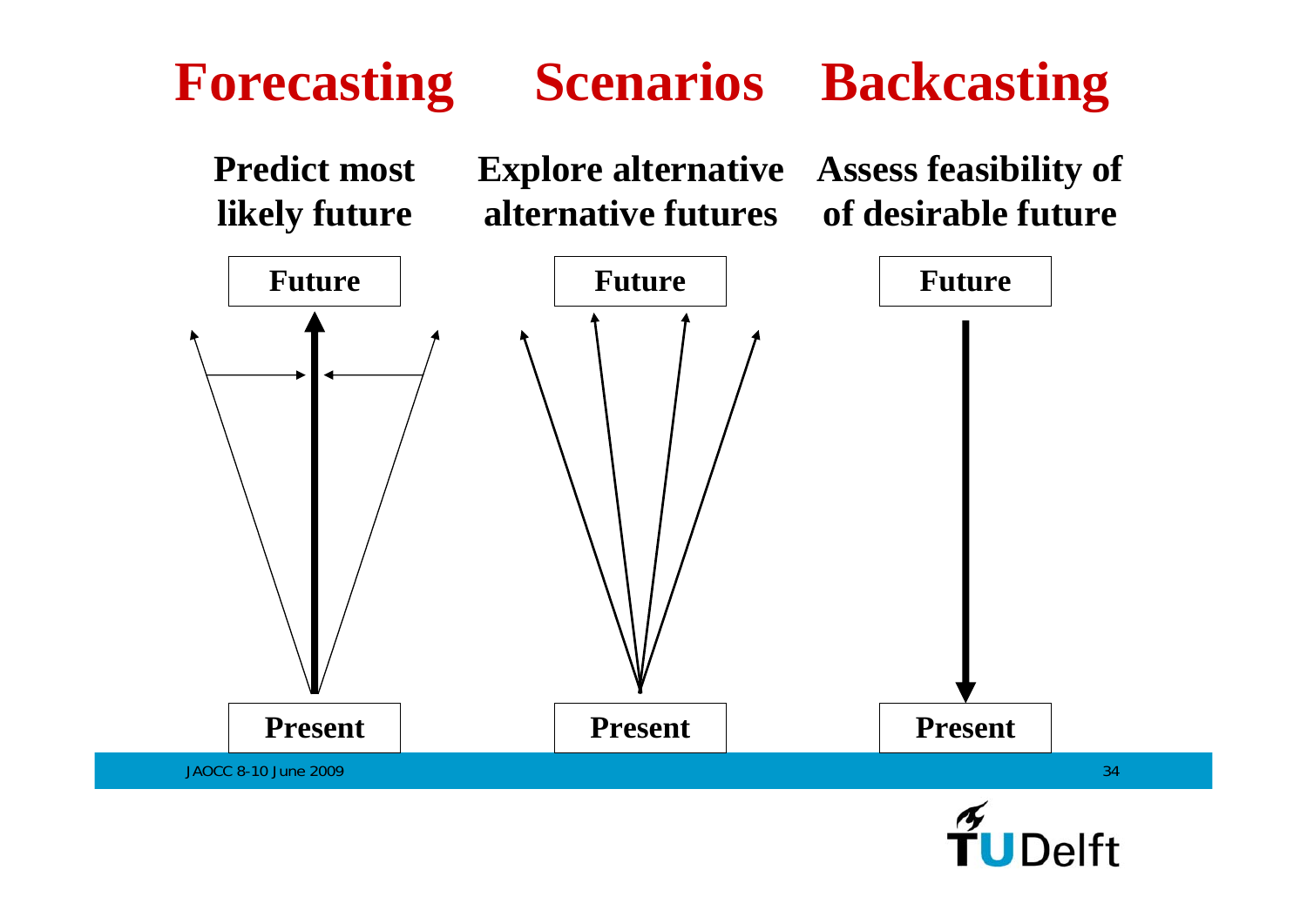## **Review backcasting: findings**

- Considerable variety in elaboration, participation, methods, number of steps, goals, types of problems addressed
- Core feature is normative / desirable future vision; part of family of related approaches (like TM & roadmapping)
- An overall methodological framework can be determined, using Robinson (1990), TNS (Holmberg '98), STD, SusHouse
- Framework combines orientation, analysis, design, process. It is multi- / trans-disciplinary.



JAOCC 8-10 June 20099 and 2014 and 2014 and 2014 and 2014 and 2014 and 2014 and 2014 and 2014 and 2014 and 2014 and 2014 and